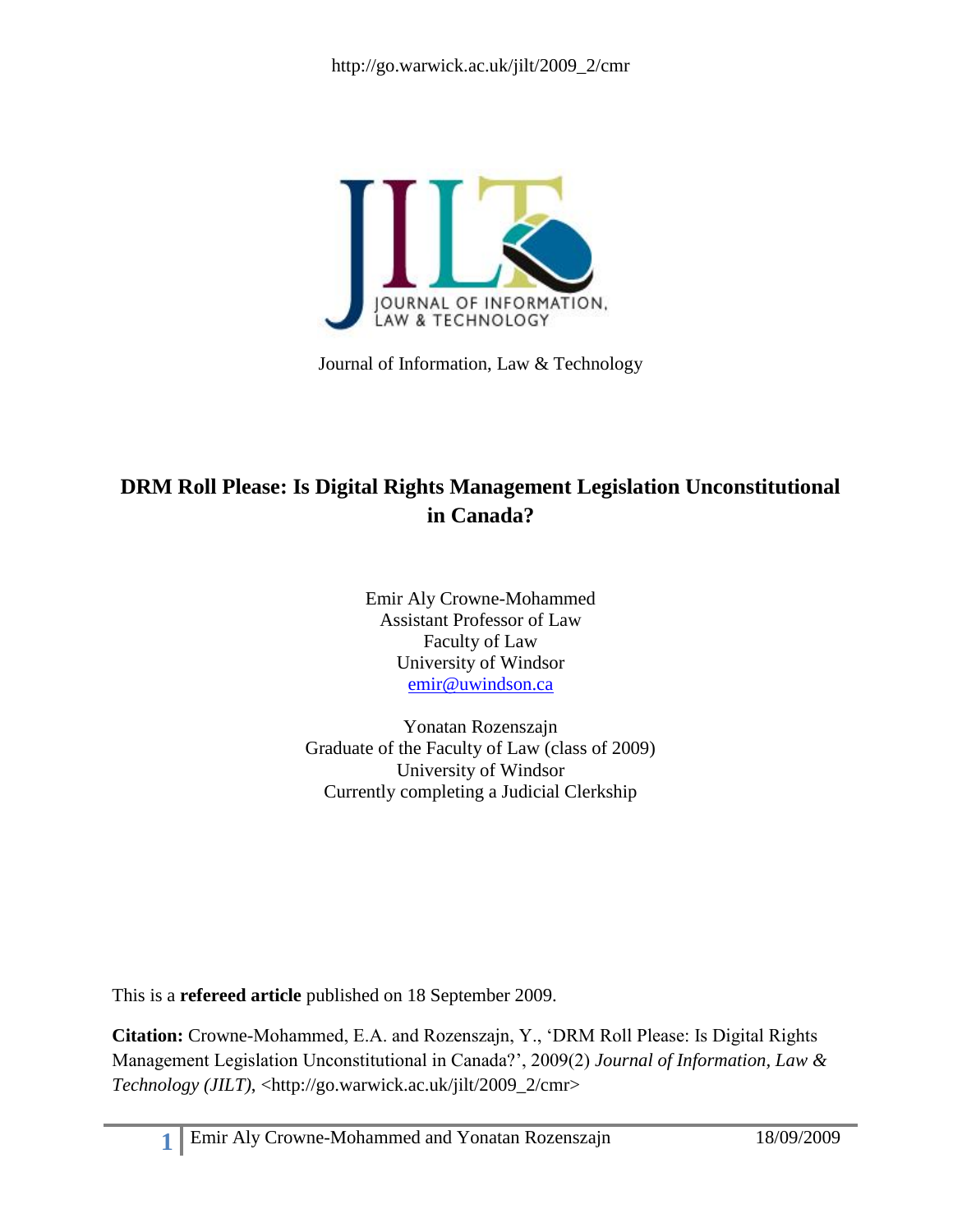### **Abstract:**

The authors argue that the Digital Rights Management (DRM) provisions of Bill C-61– Canada's latest attempt at implementing its obligations under the WIPO Copyright Treaty and the WIPO Performances and Phonograms Treaty, *inter alia* – is *ultra vires* of Parliament's enumerated powers, and unconstitutionally intrudes into the Provincial legislative sphere. The DRM provisions of Bill C-61 represent a poorly veiled attempt by the Government to strengthen the contractual rights available to copyright owners, in the guise of copyright reform and the implementation of Canada's international obligations. Future iterations of Bill C-61 that do not take the fair dealing provisions of the *Copyright Act* (and the overall scheme of the Act) into account would also likely fail constitutional scrutiny.

**Keywords:** Constitutional; constitutionality; DRM; digital rights management; copyright; Canada.

### **1. Introduction**

Copyright law has become increasingly meaningful to the lives of ordinary citizens. It has also become an intensely heated political affair as Canada implements the WIPO *Copyright Treaty*<sup>1</sup> ('WCT') and the WIPO *Performances and Phonograms Treaty*<sup>2</sup> ('WPPT'). There have been two failed attempts at ratifying these conventions. The first attempt was Bill  $C$ -60<sup>3</sup>, introduced by Paul Martin's Liberal Government in 2005, which died on the order paper when a motion of non confidence was passed, and an election was called. Three years later, Stephen Harper's Conservative Government made a similar attempt in Bill  $C-61<sup>4</sup>$ , only to see it die on the order paper a few months later when the Governor General prorogued Parliament.

Indeed, the personal is the political; and a controversial aspect of both Bills were the provisions relating to Digital Rights Management ('DRM') technologies (a full description of which is provided for in section 2 of this article). Section 34.02(1) of Bill C-60 purported to grant a civil cause of action to a rights holder against anyone who circumvented a technological measure that protected a work (if the purpose of that circumvention was for the purpose of copyright infringement<sup>5</sup>).<sup>6</sup> Section 34.02(2) of Bill C-60 also created a civil cause of action against persons who provided a service to circumvent, remove or render ineffective a technological measure where they knew (or ought to have known) that such means would have resulted in copyright infringement.<sup>7</sup>

Section 41.1 of Bill C-61 contained a more detailed provision.<sup>8</sup> It would have prohibited the descrambling of a scrambled work, decryption of an encrypted work or otherwise the avoidance, bypassing, removal, or deactivation of a technological measure, for any purpose except in very limited situations (like national security, computer interoperability, computer security, encryption research and persons with perceptual disabilities).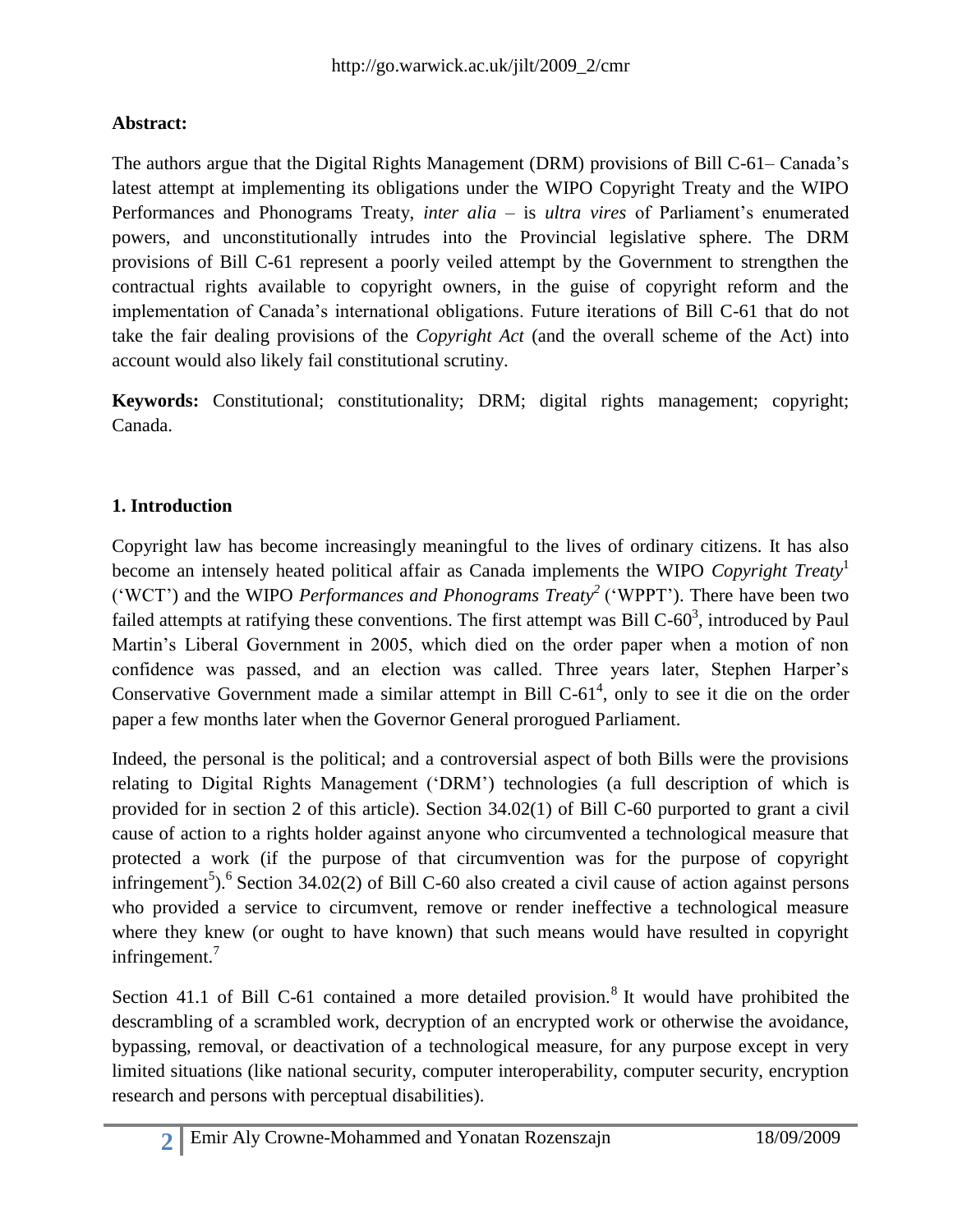The introduction of Bill C-61 drew widespread protests (Nowak, 2008) from consumers and academics alike who decried the Bill as a Canadian version of the U.S. *Digital Millennium Copyright Act* ('DMCA')<sup>9</sup>. Bill C-61 died on the order paper when an election was called when the Governor General prorogued Parliament a few months after its introduction. After the election, Harper's (second) Conservative government expressed a desire to reintroduce the former Bill C-61, perhaps with some improvements.<sup>10</sup> Given the DRM provisions of Bill C-60 and Bill C-61, and Canada's international obligations under the WCT and WPPT, we can safely assume that DRM protections (and remedies for breaches thereof) will feature prominently in any future Bill.

The policy implications of DRM have been extensively discussed in the literature (Bechtold, 2003, pp. 597-654; de Beer, 2005; Cameron and Tomkowickz, 2007; Kerr, 2002; Armstrong, 2006). However, less attention has been paid to the constitutional dimensions of DRM legislation. Jeremy de Beer (2005) examined the constitutionality of Bill C-60's DRM provisions, concluding that it was doubtful that Parliament had the constitutional authority to legislate in that regard. This paper will build upon de Beer's (2005) analysis by comparing Bill C-61's provisions with Bill C-60's. The authors argue that the broad language of Bill C-61 squarely places the DRM provisions outside of Parliament's enumerated powers and into the Provinces' Property and Civil Rights jurisdiction. Future incarnations of Bill C-61 that do not take the fair dealing provisions of the *Copyright Act* (and the overall scheme of the Act) into account, ought to be rendered *ultra vires* for intruding into the Provincial legislative sphere. The authors argue that the DRM provisions of Bill C-61 represent a poorly veiled attempt by the Government to strengthen the contractual rights available to copyright owners, in the guise of copyright reform and the implementation of Canada's international obligations.

### **2. Technological Protection Measures and Digital Rights Management**

Technological protection measures ('TPMs'), as the name implies, are technological means of protecting (copyrighted) works. TPMs are the core of DRM, and depending on the user behaviour which the copyright owner seeks to control or monitor, can be divided into three (3) broad categories:

General access controls;

Use or copy controls; and

Anti-device measures (Kerr, 2002)

The first category refers to digital locks that require a password, or a decryption code to access the work (Kerr, 2002, para. 8). The contents of a work could be digitally sealed, bound to a specific device, limited to viewing on a trusted player or class of device, or continuously decrypted by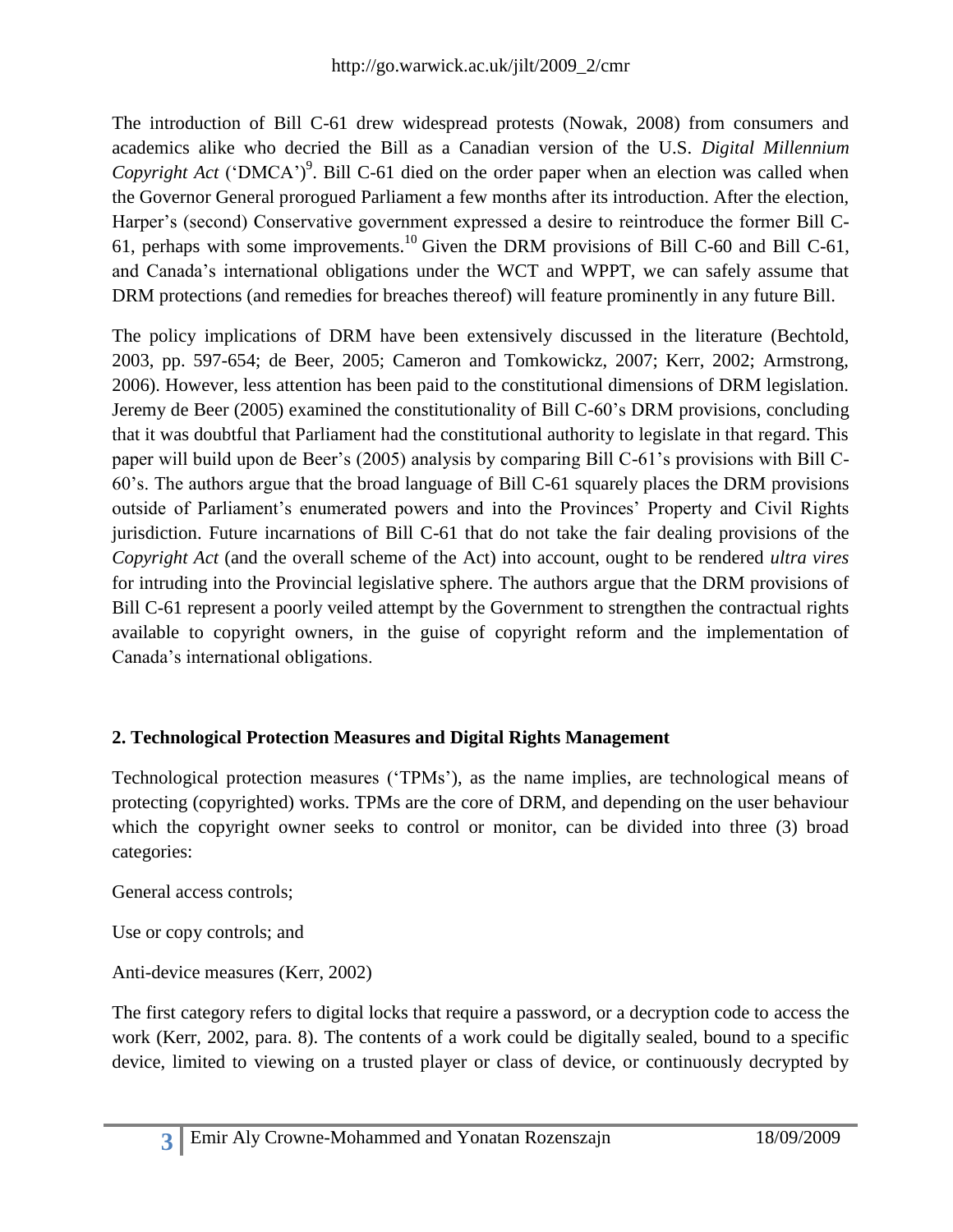reception of internet communications (Kerr, 2002, paras. 9-10). Some works use multiple TPMs to restrict general access.

The second category encompasses a TPM that prevents certain uses of digital works. Use or copy controls typically hamper copying or transmission of digital signals by employing encryption programs such as Digital Transmission Content Protection or watermarking movies for easier traceability (Kerr, 2002, para. 15).

The last category includes TPMs designed to bind a digital work to a certain device. An example is the Content Scramble System ('CSS') which allows only licensed DVDs to play on a certain DVD player (Kerr, 2002, para. 11). Regional encoding of DVDs and DVD players is another example of an anti-device measure.

All three types of TPMs may be found in one digital work. In recent years, rights holders have been keen to bundle TPMs and contractual terms of use to form a comprehensive DRM strategy (Cameron, 2004, p. 3).

Put simply, a DRM system can be viewed as:

‗The use of a technical measure (most often cryptography) applied to two things: a digital lock on content, such as music, where that content can only be accessed with authorized tools containing the right decryption keys, and digital locks applied to access tools to disallow their owners/operators from controlling the tool. A tool can be software or a hardware/software bundle.' (McOrmond, 2007, p. 29)

Instead of resorting to impractical litigation, rights holders could simply substitute (or bolster) copyright law with their own licensing agreements, and automatically penalize violations (or even attempted violations) of the agreement by locking out or destroying the user's electronic works if permitted to do so by the agreement (McOrmond, 2007, p. 29). Implicit to the DRM scheme, is the desire of rights holders to track the nature, frequency and legitimacy of users' access to their works (McOrmond, 2007, p. 29).

Indeed, the use of DRM is varied between industries and may change over time. Music tracks tend to be offered DRM free, except Apple's iTunes service (Rosenblatt, 2008b). Whereas the film industry is increasingly utilizing fingerprinting and watermarking technologies to track works (Rosenblatt, 2008b). Consider also, the notorious SpiralFrog, an ad-supported music service that offered free music tracks to users in return for reciprocal exposure to multiple advertisements. Shortly after the company shut down its operations on March 19, 2009, it was revealed that SpiralFrog's DRM-protected music tracks lock-up indefinitely and cease playing after sixty (60) days from March 19, 2009 (Sandoval, 2009).

DRM becomes particularly important as entertainment and media industries move away from the purchase-to-ownership business model towards a fee-for-service or time limited rental distribution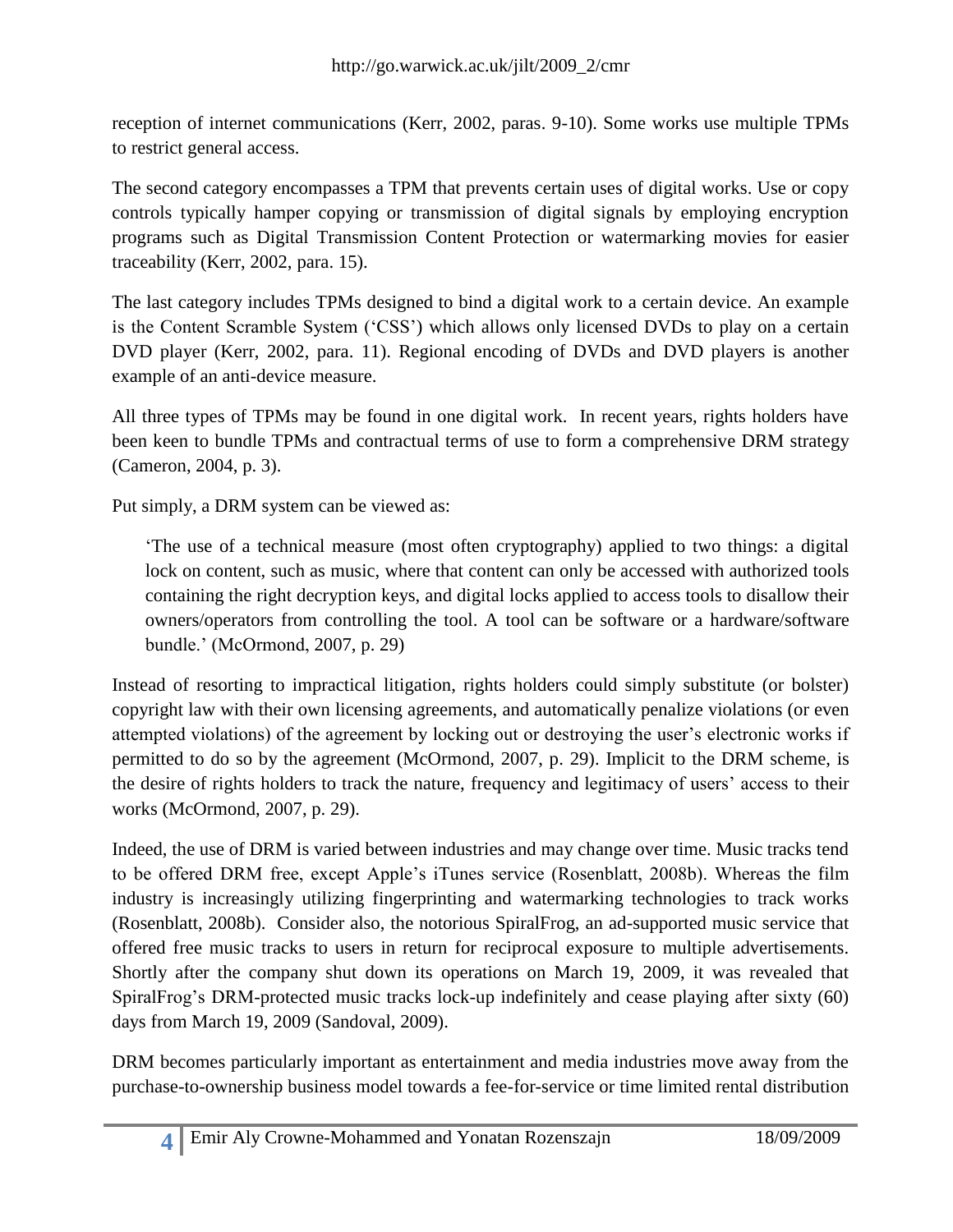business model. Even non-media industries such as software manufacturers are moving in the feefor-service direction. Adobe, for example, has come out with a DRM system for Flash videos that will enable it to support user tied time-limited content licensing (Rosenblatt, 2008a).

Nevertheless, no matter how sophisticated any TPM (or DRM system) might be, they can all be circumvented. Basic circumvention methods include compromised passwords and keys, resurrecting deleted unencrypted files, using malicious computer programs like spyware or Trojan horses, or even a physical security breach (Network Associates, 1999, pp. 56-60). More advanced circumvention involves intercepting decrypted content, brute-force decryption (crypto-analysis), key stealing, hacking closed systems or using a pirated plug-in (also known as a 'crack') (Kerr, 2002, pp. 55-59).

Against this understanding, the authors now examine whether the DRM provisions found in Bill C-61 (and the subsequent legislation likely to follow) runs afoul of Canada's constitutional division of powers.

### **3. Constitutional Analysis**

The authors will examine and compare the constitutionality of the various DRM provisions of Bill C-60 and Bill C-61. By subjecting the Bills to pith and substance inquiry, and a constitutional powers enumeration exercise one is led to the conclusion that DRM legislation is primarily concerned with the regulation of personal property through contract(s) and therefore *ultra vires* of Parliament's legislative competence.

#### **3.1 The Pith and Substance of DRM Legislation**

### **3.1.1 Purpose**

Bill C-60 contained no preamble. Yet its purpose was fairly clear. It was Canada's first attempt to satisfy its international obligations under the WCT and WPPT.

Bill C-61 however left no ambiguity as to its stated purpose. It included a lengthy preamble that characterizes the current *Copyright Act* as unreflective of international norms.<sup>11</sup> The preamble was explicit in its recognition that copyright protection in the 'digital era' is enhanced when countries adopt a coordinated approach based norms set out in the WCT and WPPT.<sup>12</sup>

Although, a memorandum commissioned by Industry Canada concluded that the WCT and WPPT treaties do not require contracting Parties to grant authors a right to control access to their works; rather, the treaties only require that parties provide effective legal protection (and remedies) to authors by preventing circumvention (Hayes, 2000, p. 17). Indeed, the WCT and WPPT treaties do not mandate that protection of technological measures must be legislated into the domestic legislation of its signatories. However, the preamble to Bill C-61 declares that 'Canada is committed to enhancing the protection of copyright works or other subject-matter, including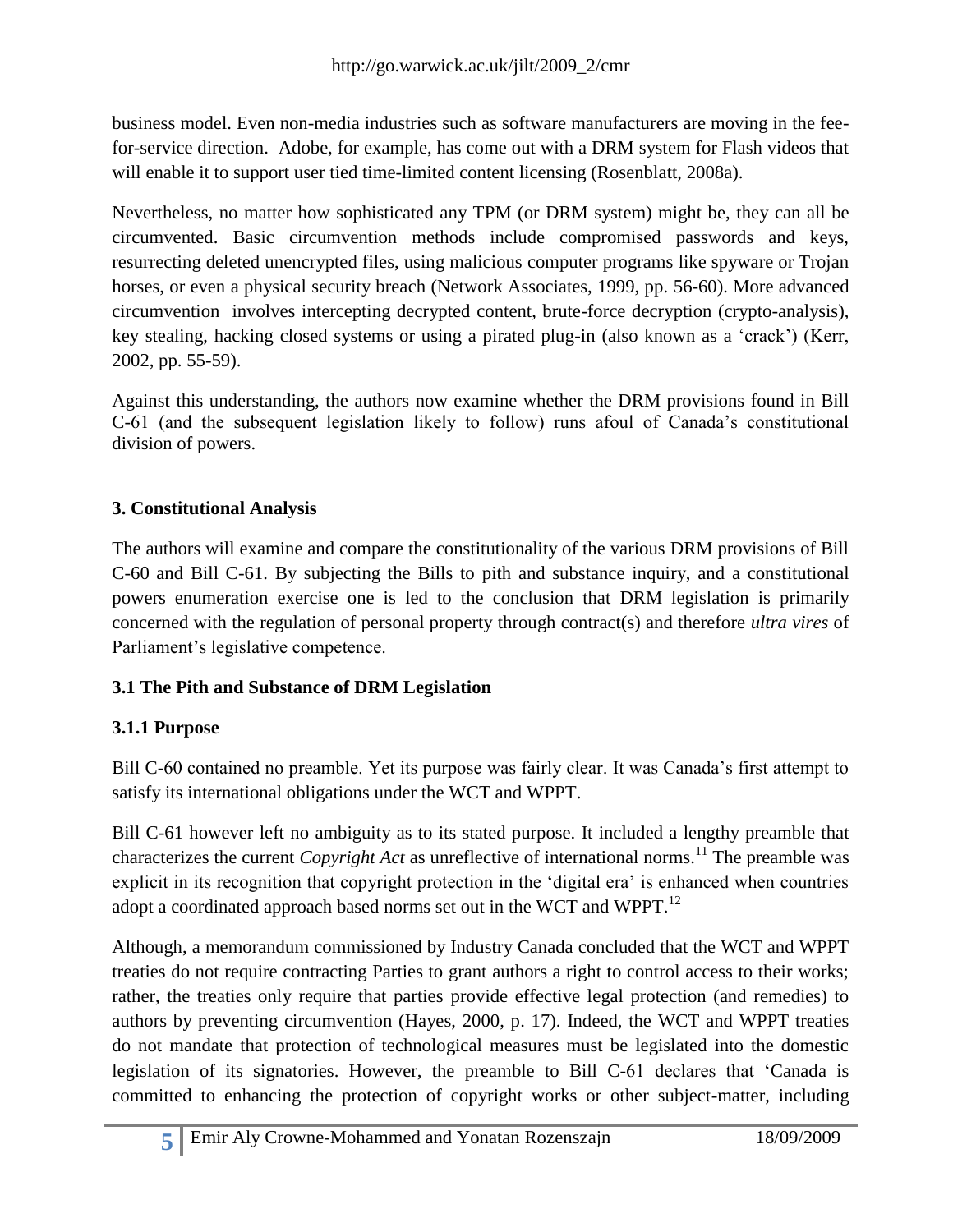through the recognition of technological measures, in a manner that promotes culture and innovation, competition and investment in the Canadian economy<sup> $13$ </sup>. Therefore the Bill is intended to go beyond satisfying the minimum obligations under the WCT and WPPT.

The Preamble gives insight into Bill C-61's three overlapping objectives:

- Enhancing the protection of 'copyright works' (sic) or other subject-matter by amending the *Copyright Act*;
- Protecting 'copyright works' (sic) or other subject matter by enhancing the recognition of technological measures; and
- Enhancing such 'copyright works' (sic) or other subject matter that promotes underlying policy goals (like culture, innovation, competition and investment in the Canadian economy).

Notice that Bill C-61 is intended to amend the *Copyright Act*, yet the Bill speaks about 'other subject-matter' which is not protected by copyright. Aside from moral rights, which are arguably not a type of ‗subject-matter', it is difficult to see what else in the *Copyright Act* could be amended.

However, short of the rhetoric during question period that Bill C-61 was a Canadian version of the United States' DMCA legislation, there were no official debates on Bill C-61<sup>14</sup>. Therefore, aside from the Preamble, the objective and purpose of the Bill must be supplemented from unofficial sources (like statements on the Government's website, or comments to the media by Government officials). The Minister of Industry at the time, Jim Prentice, stated to CBC news that:

‗the intent of the bill is to achieve an appropriate balance between the rights of creators on the one hand and the rights of consumers on the other…in a way that promotes/fosters innovation and also recognizes international standards.<sup>15</sup>

The Canadian Government also outlined its four guiding principles in drafting the Bill:

- 1. The rights of those who hold copyright must be balanced with the needs of users to access copyright works (sic).
- 2. The *Copyright Act* must provide clear, predictable and fair rules to allow Canadians to derive benefits from their creations.
- 3. The *Copyright Act* should foster innovation in an effort to attract investment and highpaying jobs to Canada.
- 4. Canada must ensure that its copyright framework for the Internet is in line with international standards. (Industry Canada, 2008)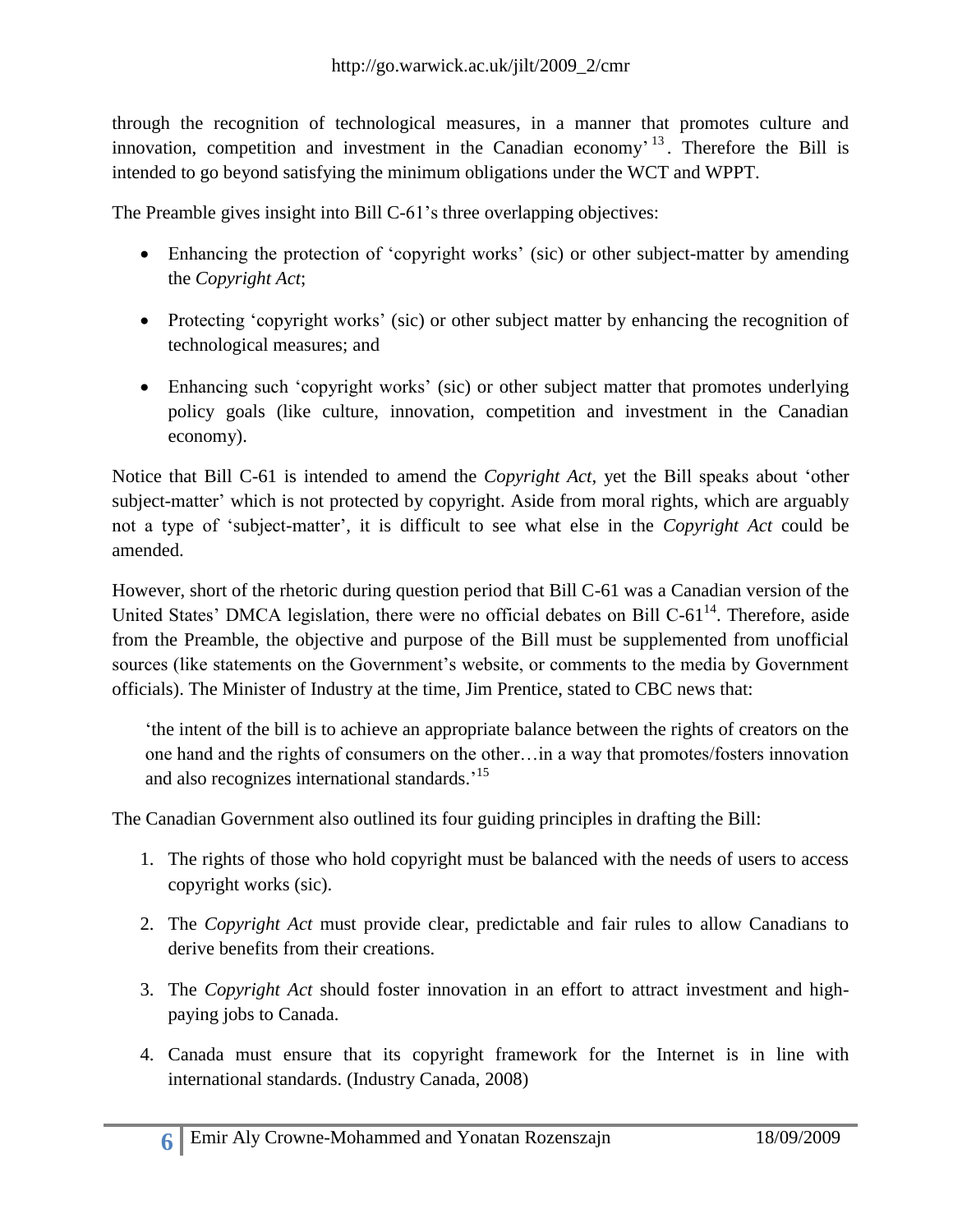While these unofficial sources are useful in supplementing our understanding of the purpose of the legislation, one can also distil the intended purpose by looking at the mischief it seeks to remedy. <sup>16</sup> The mischief here is said to be internet piracy, peer-to-peer file sharing, and unauthorized accessing of content in general (Industry Canada, 2008). If DRM helps remedy the said mischief, then circumvention of DRM permits the mischief to continue. Bill C-61, and its DRM provisions, provides rights and remedies for copyright holders to remedy this mischief (while easily satisfying Canada's international obligations under the WCT and WPPT). And by fostering innovation and investment in the Canadian economy, DRM legislation provides the necessary incentives for copyright holders to make content available in digital form (Cameron and Tomkowickz, 2007, paras. 32-33).

### **3.1.2 Effects**

In assessing the effects of legislation, one must examine what the legislation does (or purports to do), and also what it does not do.<sup>17</sup> DRM uses technological measures to lock or regulate access to content and/or prevent the ability of the user to control access (Kerr, 2002).

Bill C-60 defines a technological measure as:

'any technology, device or component that, in the ordinary course of its operation, restricts the doing — in respect of a material form of a work, a performer's performance fixed in a sound recording or a sound recording — of any act that is mentioned in section 3, 15 or  $18^{18}$ or that could constitute an infringement of any applicable moral rights...<sup>19</sup>

Bill C-61 defines a technological measure more expansively as:

‗Any *effective* technology, device or component that, in the ordinary course of its operation,

- a) *controls access* to a work, to a performer's performance fixed in a sound recording or to a sound recording and whose use is authorized by the copyright owner; or
- b) restricts the doing with respect to a work, to a performer's performance fixed in a sound recording or to a sound recording —of any act referred to in section 3, 15 or 18 and any act for which remuneration is payable under section 19.<sup>20</sup>

While both definitions refer to a technological measure as a mechanism for restricting copyright infringement, Bill C-61 adds the qualifier that such technologies be ‗effective'. The intentional inclusion of this qualifier is strange. It gives rise to the bizarre issue of someone who 'easily' circumvents a technological measure thereby rendering that technological measure outside of the Bill, since it was not truly 'effective'. In other words, a technological measure is only a technological measure when it works. If it is otherwise ineffective, then it falls outside of the definition provided for in Bill C-61.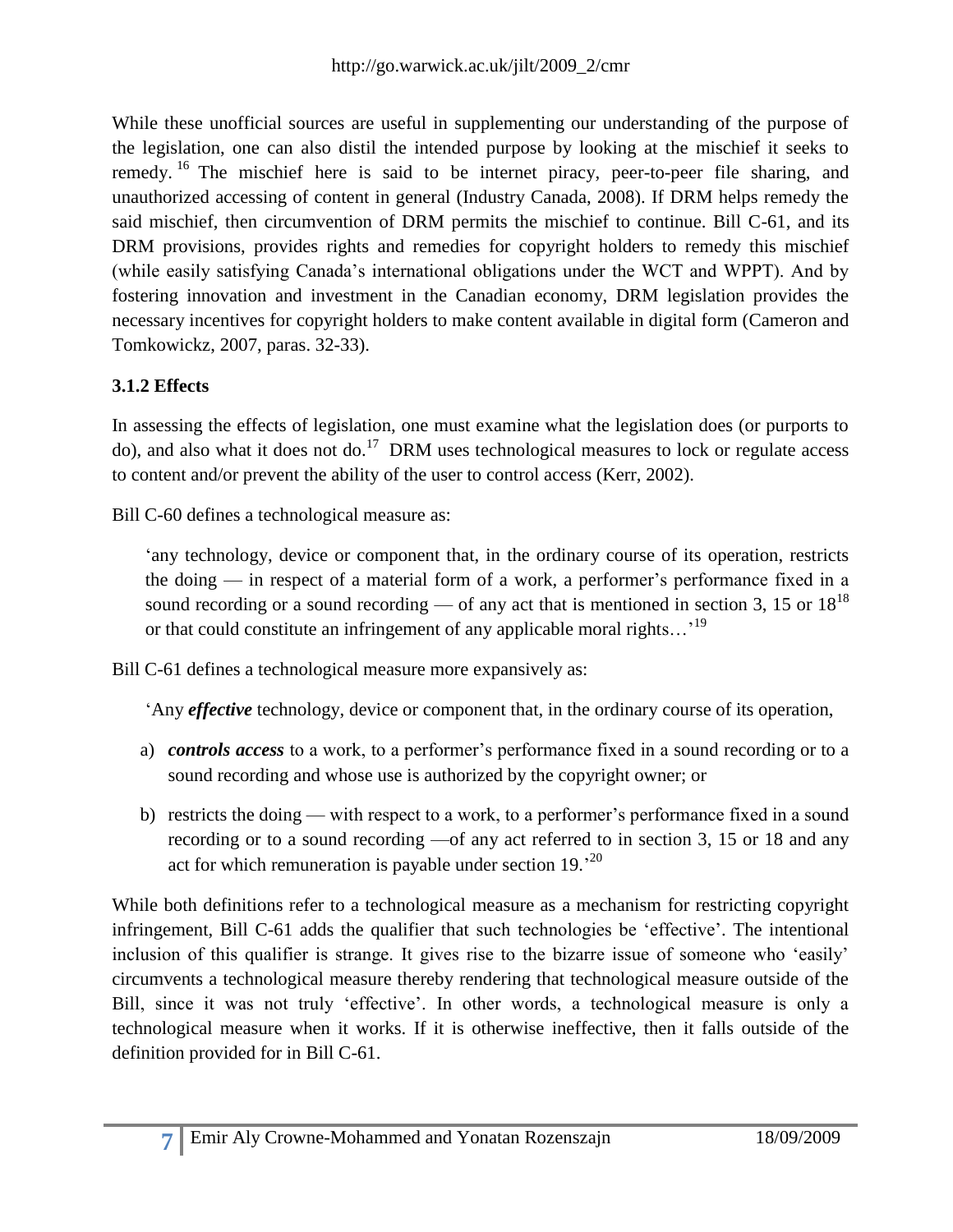Bill C-61 also granularises the earlier definition from Bill C-60 by referring to technological measures which not only restrict certain acts, but which also control access. This inclusion is easier to understand, since there is a difference between restricting someone acting in a certain way (like copying the audio track of a movie to MP3 format), and controlling someone's access to something (like the time-limited viewing of a movie online), although, there are undoubtedly some areas of conceivable overlap.

Indeed, this granularisation grants protection to any technological measure that 'effectively' controls access to a work. Can this provision be said to have created a new right to control access? 21

Landau (2002) argues that a right to control access exists in the U.S. under the DMCA as a natural evolution of US copyright law. The critical link in this evolution is the increasing use of technological measures and DRM to completely govern the uses of works by either explicit written licensing agreements or implicit technological fiat (or both). Landau (2002) analogises the right to control access to a museum's right to charge admission or a cable provider's right to scramble their signal to prevent non-subscribers from viewing premium channels they have not been billed for. Distilled to its most basic element, the authors argue that this 'new' right to control access under Bill C-61 clearly derives its theoretical underpinnings from contract law. DRM legislation merely provides a new remedy for breach of contract, in the guise of copyright reform. Apart from the constitutional problems, it seems to run afoul of the Supreme Court of Canada's clear statement that copyright law 'neither cuts across existing rights in property or conduct nor falls between rights and obligations heretofore existing in the common law. Copyright legislation simply creates rights and obligations upon the terms and in the circumstances set out in the statute.<sup>22</sup>

Importing DRM legislation (which is theoretically informed by principles from contract law), into copyright legislation tips the 'balance' too far in favour of copyright owners. Consider the quagmire of educators in the U.S. who reformat and re-purpose DVD's for the purpose of creating educational clips, the object of which would clearly fall under fair use  $^{23}$  or an educational exception, but for which there is no defence against a charge of circumvention (Fisher and McGeveran, 2006, p. 25). Under Bill C-61, fair dealing would not be a defence to a charge of circumvention; nor would the Courts 'read it into' the section, especially given the clear guidance of the Supreme Court of Canada in *Euro-Excellence Inc. v Kraft Canada Inc.*<sup>24</sup> that:

‗… judges [should not] substitute their policy preferences for those of Parliament. This Court has consistently held that "copyright is a creature of statute and the rights and remedies provided by the *Copyright Act* are exhaustive": see *CCH*, at para. 9; *Théberge v. Galerie d'Art du Petit Champlain inc.*, [2002] 2 S.C.R. 336, 2002 SCC 34, at para. 5; *Bishop v. Stevens*, [1990] 2 S.C.R. 467, at p. 477; *Compo Co. v. Blue Crest Music Inc.*, [1980] 1 S.C.R. 357, at pp. 372-73...<sup>'25</sup>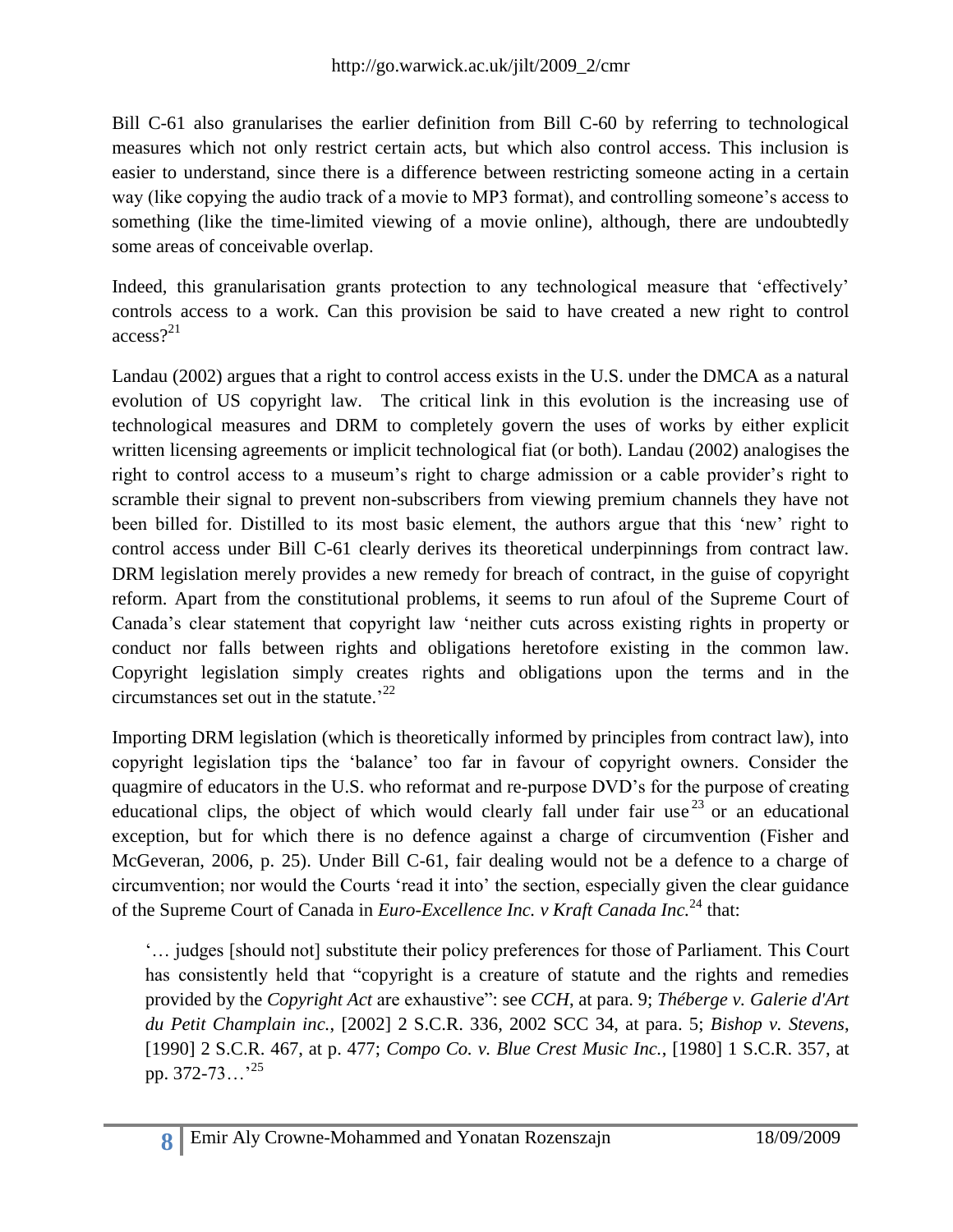DRM has the very real potential to block innovation and stifle competition. The *Competition Act*<sup>26</sup> itself may have to be amended to accommodate Parliament's will, if DRM legislation is ultimately enacted (Cameron and Tomkowickz, 2007, para. 97). DRM legislation will also affect users' privacy, by binding them to a contract or a technological scheme that would otherwise have violated privacy laws. Indeed, Greg Hagen (2005) argues that the earlier Bill C-60 could have legitimised the Sony BMG Root kit that surreptitiously installed spyware on users computers, had it been enacted into law.

### **3.2 Interpretation of the enumerated heads of power**

Once the pith and substance of the impugned legislation has been determined, one must examine one of the 'classes of subjects' specified in the Constitution. This is a determination of what head of power the particular statute is in relation to (Monahan, 2006, p. 115). The impugned legislation is then evaluated against the particular heads of power that it may fit under. The legislation can then be determined to be *ultra vires* or *intra vires* of Parliament's legislative competence, depending on what heading the legislation is fit under.

### **3.2.1 Copyright**

Section 91 (23) of the *Constitution Act, 1867*<sup>27</sup> confers upon Parliament the exclusive jurisdiction to legislate in relation to copyrights. Parliament's legislative competence to enact the existing *Copyright Act*<sup>28</sup>is therefore not in question.

Copyright is said to be a regulatory, state-formulated system (Craig, 2006, p. 14). It is a 'creature of statute and the rights and remedies it provides are exhaustive<sup> $2<sup>9</sup>$ </sup> Canadian copyright law has also evolved to recognize the careful balancing of rights, responsibilities and freedoms that the *Copyright Act* is intended to provide. Justice Binnie, writing for the majority of the Supreme Court of Canada in *Théberge v. Galerie d'Art du Petit Champlain inc.* described it well:

‗30 The Copyright Act is usually presented as a balance between promoting the public interest in the encouragement and dissemination of works of the arts and intellect and obtaining a just reward for the creator (or, more accurately, to prevent someone other than the creator from appropriating whatever benefits may be generated)…

31 The proper balance among these and other public policy objectives lies not only in recognizing the creator's rights but in giving due weight to their limited nature. In crassly economic terms it would be as inefficient to overcompensate artists and authors for the right of reproduction as it would be self-defeating to undercompensate them. Once an authorized copy of a work is sold to a member of the public, it is generally for the purchaser, not the author, to determine what happens to it.

32 Excessive control by holders of copyrights and other forms of intellectual property may unduly limit the ability of the public domain to incorporate and embellish creative innovation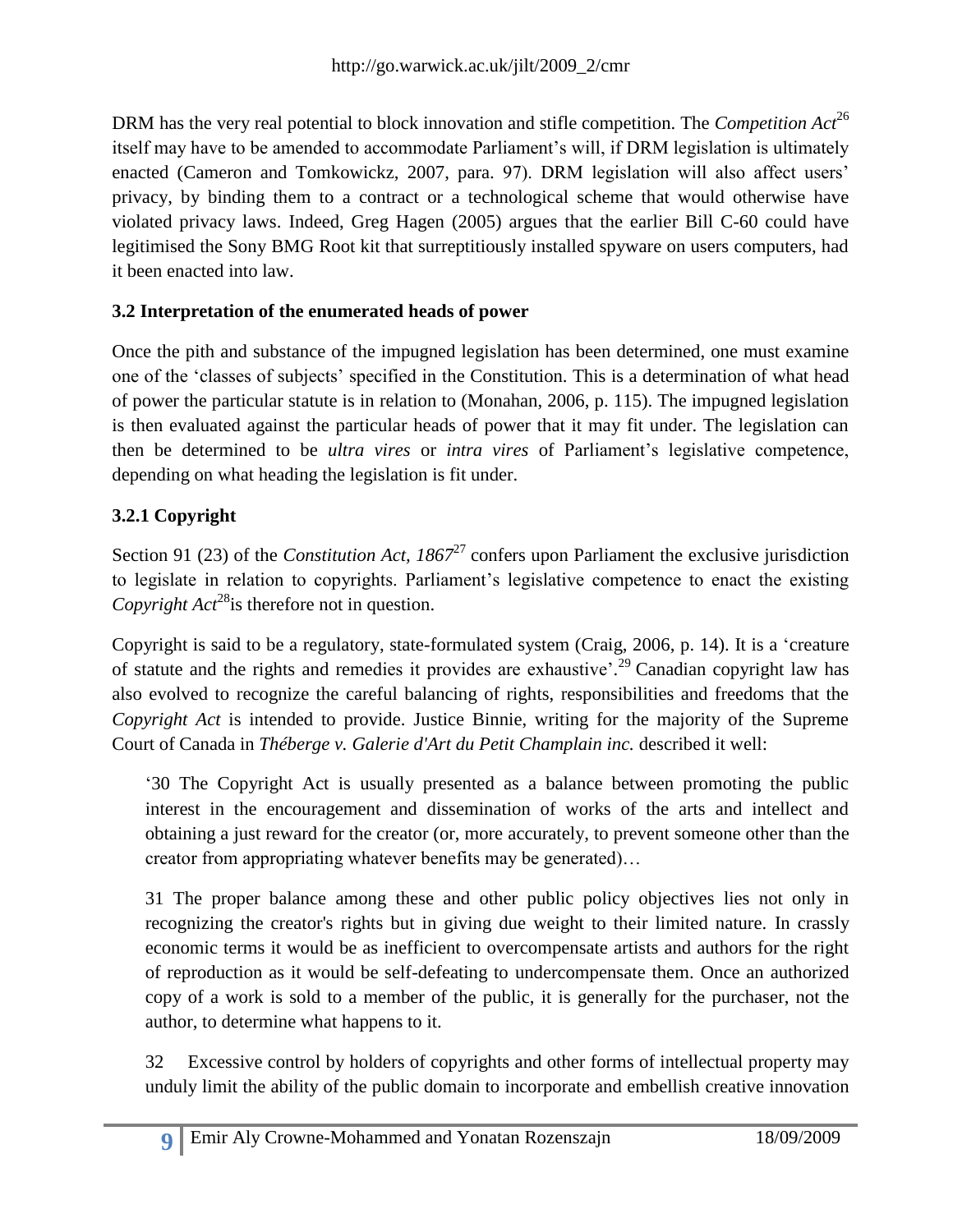in the long-term interests of society as a whole, or create practical obstacles to proper utilization. This is reflected in the exceptions to copyright infringement enumerated in ss. 29 to 32.2, which seek to protect the public domain in traditional ways such as fair dealing for the purpose of criticism or review and to add new protections to reflect new technology, such as limited computer program reproduction and "ephemeral recordings" in connection with live performances.<sup>30</sup>

In classifying Bill C-60, de Beer argued that s. 91 (23) of the Constitution granted Parliament the power to enact legislation with the aim and effect of promoting authors' cultural expression (de Beer, 2005, p. 113). All other rights that were subsequently inserted after each statutory revision are peripheral, and some lie more to the edge of the copyright clause such as moral rights (de Beer, 2005, p. 113). Indeed, if moral rights are said to be at the fringe of Parliament's copyright power, it is particularly difficult to conceptualise Bill C-61's DRM provisions as neatly fitting under that power as well.

The overall remoteness of the new rights created in Bill C-61 from the copyright framework is striking, if one accepts de Beer's argument that a balance between creators and users is a constitutional, as opposed to a statutory principle (de Beer, 2005, p 114). Balance in copyright can be said to be a constitutional principle because an over extension of copyright rights could destabilise the 'appropriate balance between the federal and provincial heads of power.<sup>31</sup> The DRM provisions in Bill C-61 clearly lacked this balance. They failed to contain fair dealing limitations or exceptions, or otherwise adequately address Justice Binnie's clear guidance from paragraphs 31 and 32 of *Théberge*.

Unlike the European Union Copyright Directive<sup>32</sup>, Bill C-61 failed to provide for the possibility that some sort of an administrative body could ensure balance in copyright, particularly adequate user access (Cook and Brazell, 2004). The purpose of DRM legislation is detached, in both spirit and application, from the purpose of Canadian copyright laws.

Most importantly, Bill C-61's DRM provisions are less about copyright, and more about strengthening the contractual protection(s) of a property interest. This 'pro-DRM' view has its roots in the pro-capitalist DMCA legislation of the US, and posits that it is within the content provider's rights to define what uses they consider ‗fair' and make technical/contractual provisions that allow those uses without requiring payment. Strong proponents of DRM argue that fair use (or, its rough equivalent, 'fair dealing' in Canada and the UK) is too difficult to define with certainty, and Government should avoid disturbing DRM arrangements that clearly set out their contractual and technical limitations. Since DRM relies on the licensing of tangible property (rather than outright ownership), users that license DRM content have effectively opted out of copyright law and into the realm of contract law. The philosophical justification for this under the DMCA is that the US Congress has favoured strengthening the freedom of contract for digital content versus the need to find balance in copyright law.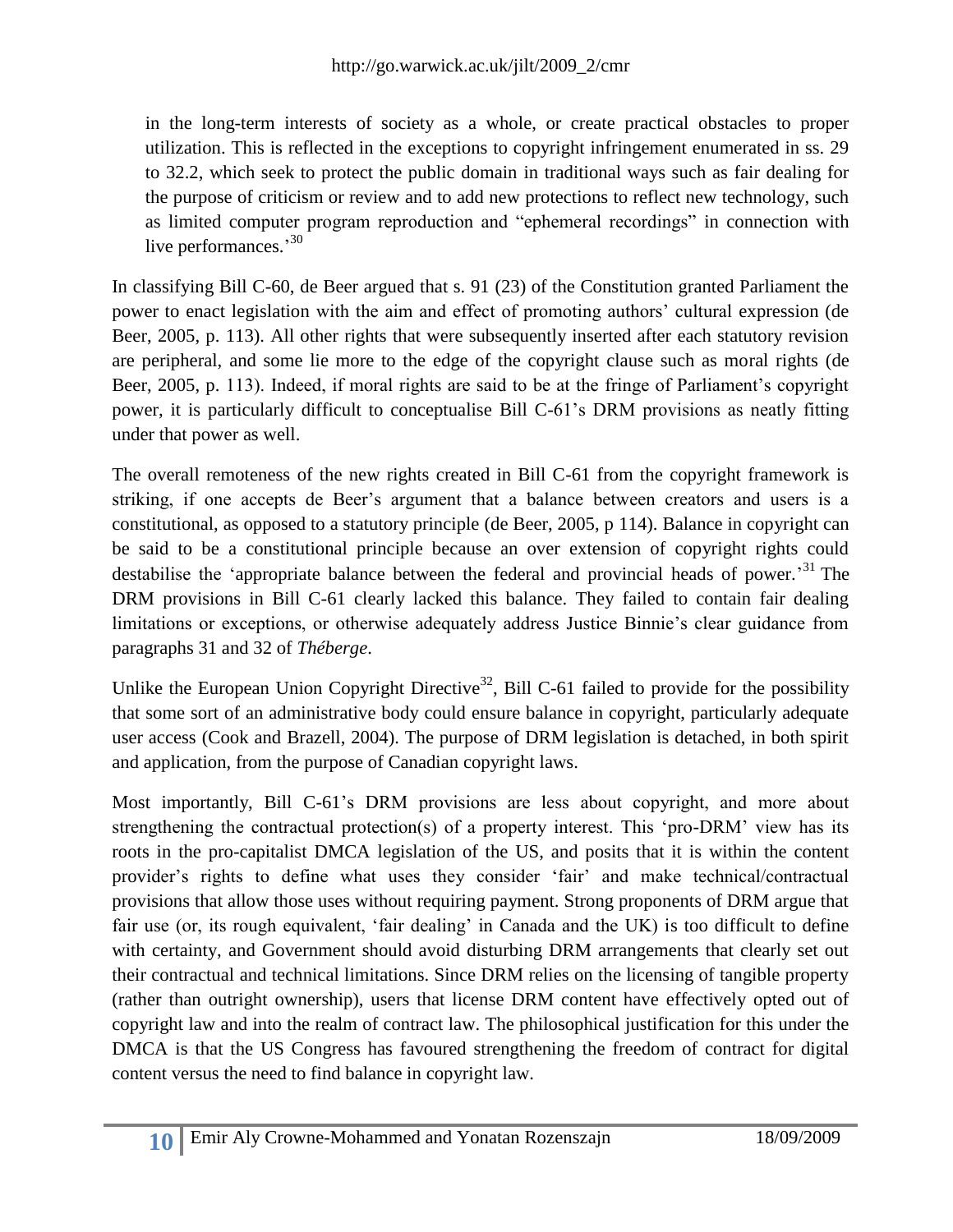Perhaps the US Congress has the legislative authority to balance (as a whole) the freedom of contract and copyright law; but it is the authors' contention that Canada's Federal Parliament may lack this ability. Indeed, Canadian Parliament is clearly within its copyright power to collaterally regulate the proprietary interests in copyright through search, seizure and injunction orders, but Parliament's right to regulate property or conduct that is not infringing copyright (as with DRM measures) is not constitutionally clear.

Parliament should not be permitted to provide statutory remedies for contractual breaches by colouring them as amendments to the *Copyright Act*. DRM provisions cannot be fit under the copyright heading because it has no concern with copyright law; rather it aims to strengthen general contract law for the benefit of copyright owners, with little (or no) *quid pro quo* for the public/users.

#### **3.2.2 Property and Civil Rights in the Province**

Section 92 (13) of the *Constitution Act, 1867* grants the power to legislate with respect to Property and Civil Rights in the Province exclusively to the provincial legislatures. Determining whether the law or the subject matter of the proceeding can be brought within a federal power, or if it wholly subsumed within property and civil rights in the province is the basic inquiry. How far do DRM provisions encroach upon the property and civil rights head of power? Is the encroachment into provincial jurisdiction so serious that the legislation must be looked at as a 'colourable'  $33$ attempt to expand copyright law beyond its parameters and into property and civil rights?

In *MacDonald v. Vapor Canada*<sup>34</sup> the Supreme Court of Canada invalidated a provision (subsection 7 (e)) in the Federal *Trade-marks Act* that sought to extend civil liability against anyone who 'adopt[ed] any other business practice contrary to honest industrial and commercial usage.<sup>35</sup> The section 7 provisions of the *Trade-marks Act* (as a whole) are commonly referred to as the 'unfair competition' provisions (Gill and Jolliffe, 2002, pp. 2-20). Section 7 provides that:

‗No person shall

- (a) make a false or misleading statement tending to discredit the business, wares or services of a competitor;
- (b) direct public attention to his wares, services or business in such a way as to cause or be likely to cause confusion in Canada, at the time he commenced so to direct attention to them, between his wares, services or business and the wares, services or business of another;
- (c) pass off other wares or services as and for those ordered or requested;
- (d) make use, in association with wares or services, of any description that is false in a material respect and likely to mislead the public as to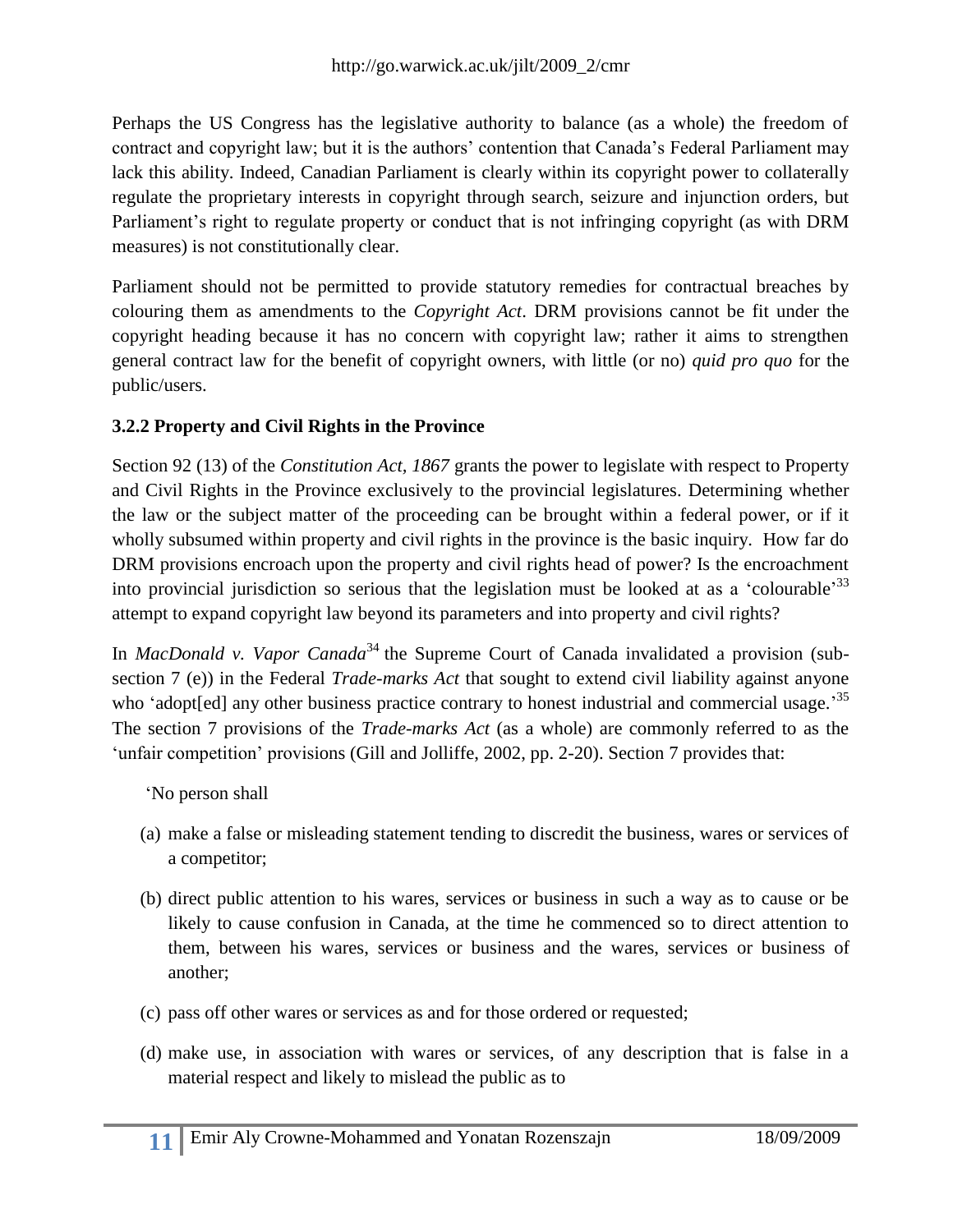- (i) the character, quality, quantity or composition,
- (ii) the geographical origin, or
- (iii)the mode of the manufacture, production or performance of such wares or services; or
- (e) do any other act or adopt any other business practice contrary to honest industrial or commercial usage in Canada.' 36

The Supreme Court held that this provision (sub-section 7 (e)) attempted to extend tortuous liability by formulating (in different words) the tort of conversion, 'writ large', and in a business context.<sup>37</sup> The imposition of a civil remedy in this case was *ultra vires* of Parliament's legislative competence because the impugned provision was detached from the rest of the *Trade-marks Act*, and was not part of a regulatory scheme.<sup>38</sup> The court was not convinced that the impugned provision was related to the trade and commerce power of Parliament because the thrust of the provision was directed towards 'the ethical conduct of persons engaged in trade or in businesses.<sup>39</sup> Even if there was a close enough connection with trade, the court found that the provision's private enforcement through civil action demonstrated a local, provincial flavour.<sup>40</sup> Chief Justice Laskin was even of the opinion that all of section 7 might fail constitutional scrutiny, unless 'read down', and tied to a regulatory scheme:

'Neither s. 7 as a whole, nor section  $7(e)$ , if either stood alone... would be valid federal legislation in relation to the regulation of trade and commerce or in relation to any other head of federal legislative authority. There would, in such a situation, be a clear invasion of provincial legislative power. Section 7 is, however, nourished for federal legislative purposes in so far as it may be said to round out regulatory schemes prescribed by Parliament in the exercise of its legislative power in relation to patents, copyrights, trademarks and trade names. The subparagraphs of s. 7, if limited in this way, would be sustainable, and, certainly, if s. 7(e) whose validity is alone in question here, could be so limited, I would be prepared to uphold it to that extent. I am of opinion, however… that there is no subject matter left for s. 7(e) in relation to patents, copyright, trademarks and trade names when once these heads of legislative power are given an effect under the preceding subparagraphs of s. 7. In any event, in the present case the facts do not bring into issue any question of patent, copyright or trade mark infringement or any tortuous dealing with such matters or with trade names. There is here merely an alleged breach of contract by a former employee, a breach of confidence and a misappropriation of confidential information. It is outside of federal competence to make this the subject of a statutory cause of action.<sup> $14$ </sup> (See also, Gill and Jolliffe, 2002, pp. 2-21).

The DRM provisions of Bill C-61 bear considerable similarity to the impugned provision in *Vapor Canada*. The detachment of the Bill C-61's section 41 provisions (on technological measures and rights management information) from the rest of the *Copyright Act's* regulatory scheme by omitting the fair dealing defences skews the intended balance of the Act disproportionately in favour of the economic interests of copyright holders. One could also argue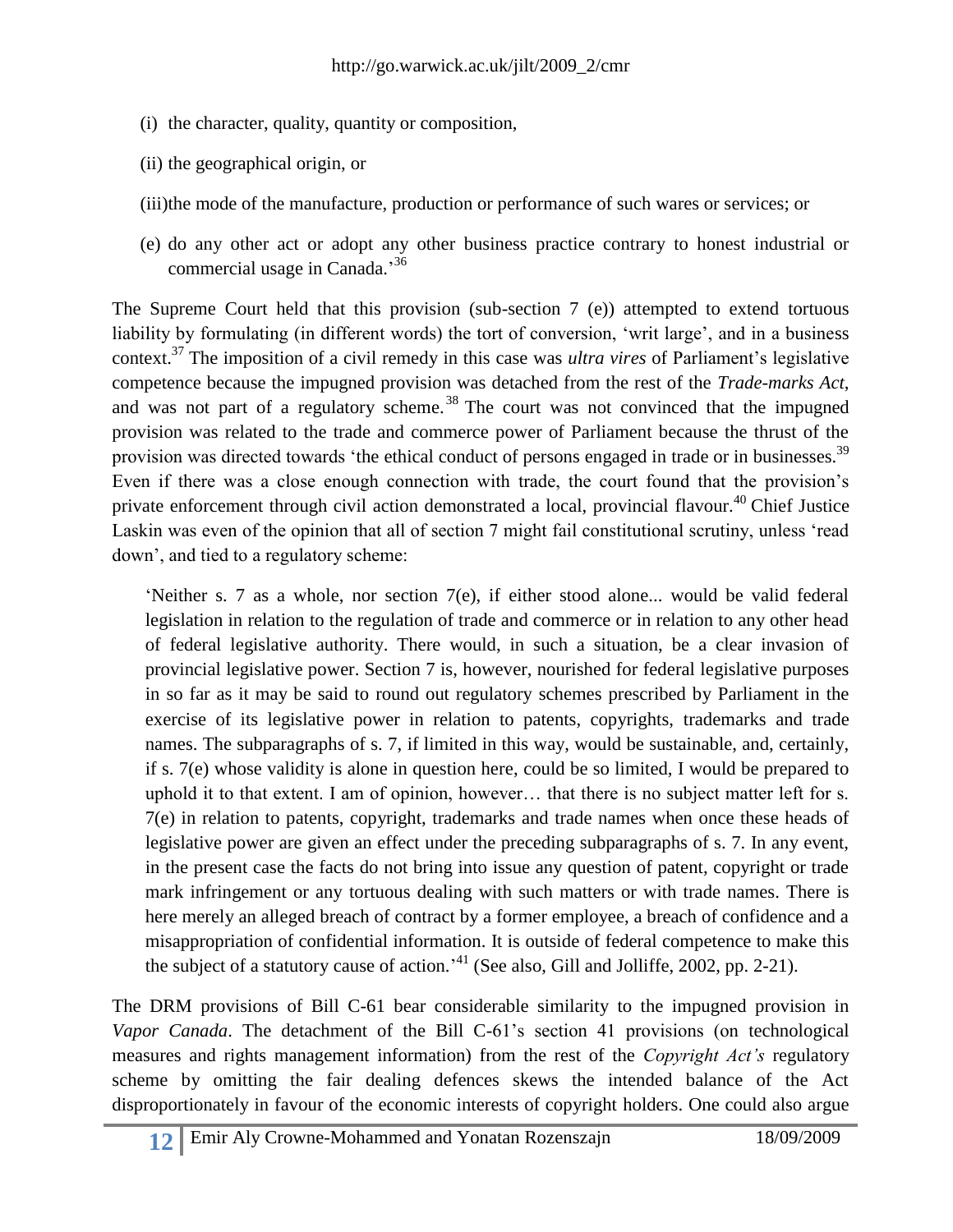that the existing moral rights provisions of the *Copyright Act* is also divorced from the fair dealing scheme – however, moral rights are dependent upon the existence of copyrighted works. Without an underlying copyrighted work, there are no moral rights. However, DRM does not necessarily require an underlying copyright work; as DRM can be placed on mundane items that lack the necessary originality to attract copyright protection.

Apart from abandoning the *Copyright Act's* fair dealing scheme, Bill C-61 would indirectly amend the long standing 'first sale doctrine'<sup> $42$ </sup> by declaring certain uses of a work (such as circumventing a digital lock or viewing a document more than once) to be breaches of contract (this is the effect of similar anti-circumvention legislation in the U.S., see Heller, 2001, pp. 146- 147). DRM legislation entrenches a new legal order where users are no longer owners of works subject to copyright but are rather mere licensees of content providers.

The paramountcy of copyright law, as it currently stands, provides users with a defence of fair dealing despite any breach of contract. Whereas, the proposed Bill C-61 would place the law of contract above copyright thereby avoiding the paramountcy 'problem'. It creates (or fosters) a contractual cause of action that is immune from federal laws like the fair dealing provisions of the *Copyright Act*, and perhaps even the *Competition Act* (since Acts of Parliament are presumed to be congruous and complementary to one another any enactment of DRM provisions into the *Copyright Act* 'cannot' be anti-competitive).

### **3.3 Ancillary Doctrine**

In *General Motors v. City National Leasing*<sup>43</sup>, Chief Justice Dickson added a third criterion to the federalism analysis. He held that:

‗If, on the other hand, the legislation is not in pith and substance within the constitutional powers of the enacting legislature, then the court must ask if the impugned provision is nonetheless a part of a valid legislative scheme. If it is, at the third stage the impugned provision should be upheld if it is sufficiently integrated into the valid legislative scheme.<sup>144</sup>

Assuming that the *Copyright Act* is a valid regulatory scheme, the main inquiry will inevitably centre on the ‗fit' of any proposed DRM provisions within the *Copyright Act* (Monahan, 2006, pp. 118-119). To be part of a regulatory scheme, the impugned provision(s) must be 'sufficiently integrated into the Act to sustain its constitutionality'.<sup>45</sup> To determine integration or 'fit', the impugned legislation must *minimally* intrude upon provincial jurisdiction. <sup>46</sup> Incidental effects upon an area outside of the competence of the legislator will not doom the impugned legislation. $^{47}$ 

More specifically, in *General Motors*, the following three factors were emphasized as reasons for finding the impugned provision (sec. 31.1 of the *Combines Investigation Act*, R.S.C. 1970, c. C-23) *intra vires* of Parliament's legislative competence: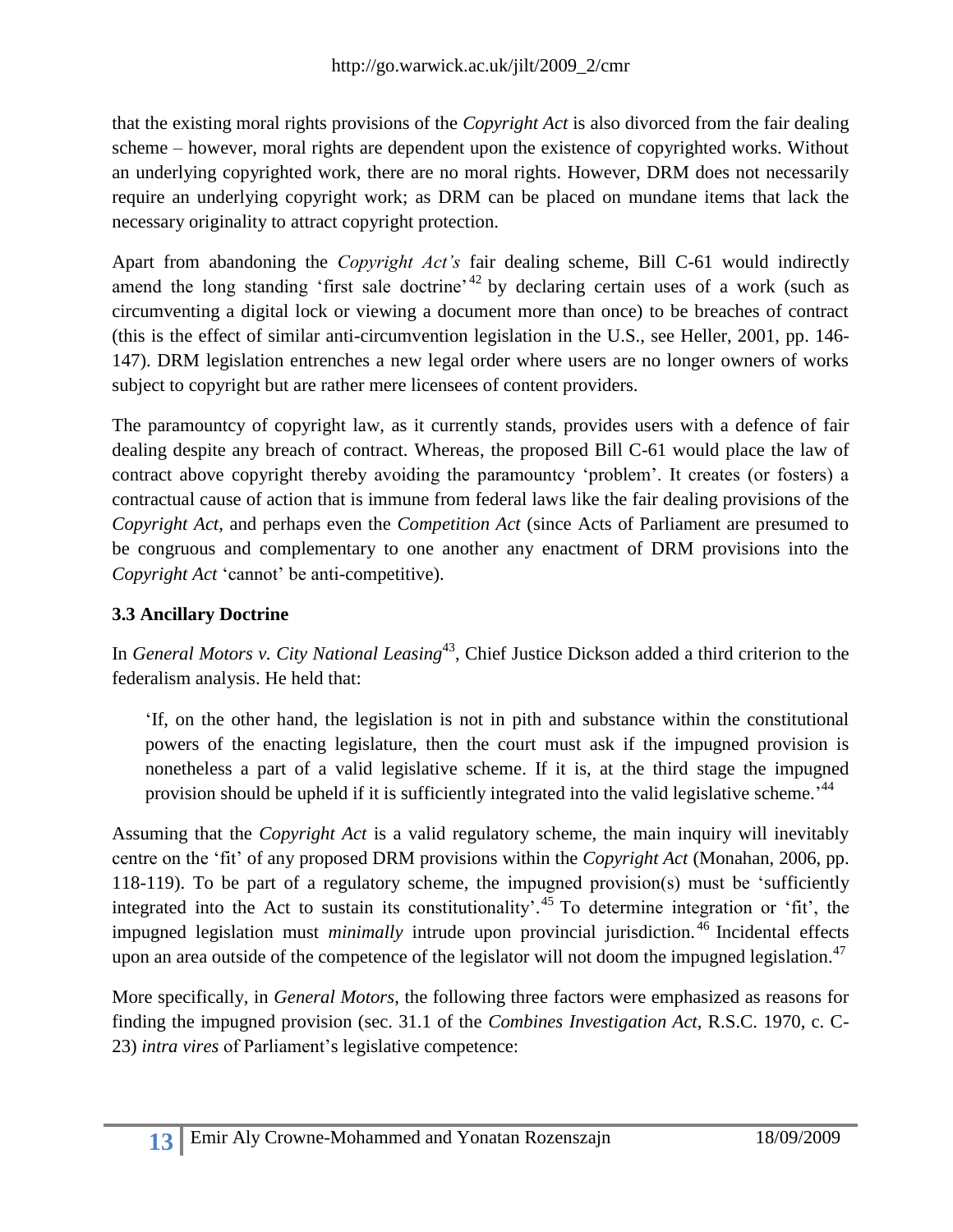- 1. the provision was remedial and was not in itself a substantive part of the Act; the provision did not create a general cause of action;
- 2. its application was limited by the provisions of the Act; and
- 3. Parliament was not constitutionally precluded from creating rights of civil action where such measures are shown to be warranted. $48$

Recently, in *Kirkbi AG v. Ritvik Holdings Inc.*<sup>49</sup> the Supreme Court of Canada held that subsection 7 (b) of the current *Trade-marks Act*, R.S.C. 1985, c. T-13 (which essentially codified the common law tort of passing off) was *intra vires* of Parliament's legislative competence. Subsection 7 (b) states that no person shall 'direct public attention to his wares, services or business in such a way as to cause or be likely to cause confusion in Canada, at the time he commenced so to direct attention to them, between his wares, services or business and the wares, services or business of another<sup>,50</sup>. The impugned provision:

‗… only minimally intrudes into provincial jurisdiction over property and civil rights. It is a remedial provision limited to trade-marks as defined in the Act... s.  $7(b)$  "rounds out" the federal trade-marks scheme. In this regard s. 7(*b*) is, in its pith and substance, directly connected to the enforcement of trade-marks and trade-names in Canada because it is directed to avoiding confusion through use of trade-marks…

Unlike breach of confidence and appropriation of confidential information  $(s, 7(e))$ [considered in *Vapor Canada*], the passing-off action [in the present case] plays a clear role in the federal scheme. Without this provision there would be a gap in the legislative protection of trade-marks. This would create inconsistencies in the protection of registered and unregistered trade-marks and lead to uncertainty. Section 7(b) is sufficiently integrated into the federal scheme and, in this respect, is significantly different from s. 7(e). I conclude that s.  $7(b)$  lies within the federal government's legislative competence.<sup>51</sup>

The court found that the creation of civil causes of action was generally a provincial, property or civil rights matter, but the intrusion into the provincial sphere was minimal due to the section's remedial nature and the fact that it was limited in its application by the provisions of the *Trademark Act*. 52

DRM legislation will likely not pass the 'fit' test. The *sui generis* status of a right to protect DRM from circumvention sets this legislation apart from the traditional remedies and rights found in the *Copyright Act*. Cameron and Tomkowickz (2007) argue that copyright law has traditionally been understood as a statutorily defined bundle of time limited exclusive rights. They argue that anticircumvention legislation would not fit this bundle because it is difficult to conceptualize copyright holders as having the exclusive right to circumvent TPMs that apply to their works, or having the exclusive right to distribute circumvention devices (Cameron and Tomkowickz, 2007, pp. 312-313). The conceptual difficulty is enhanced when one considers that DRM legislation is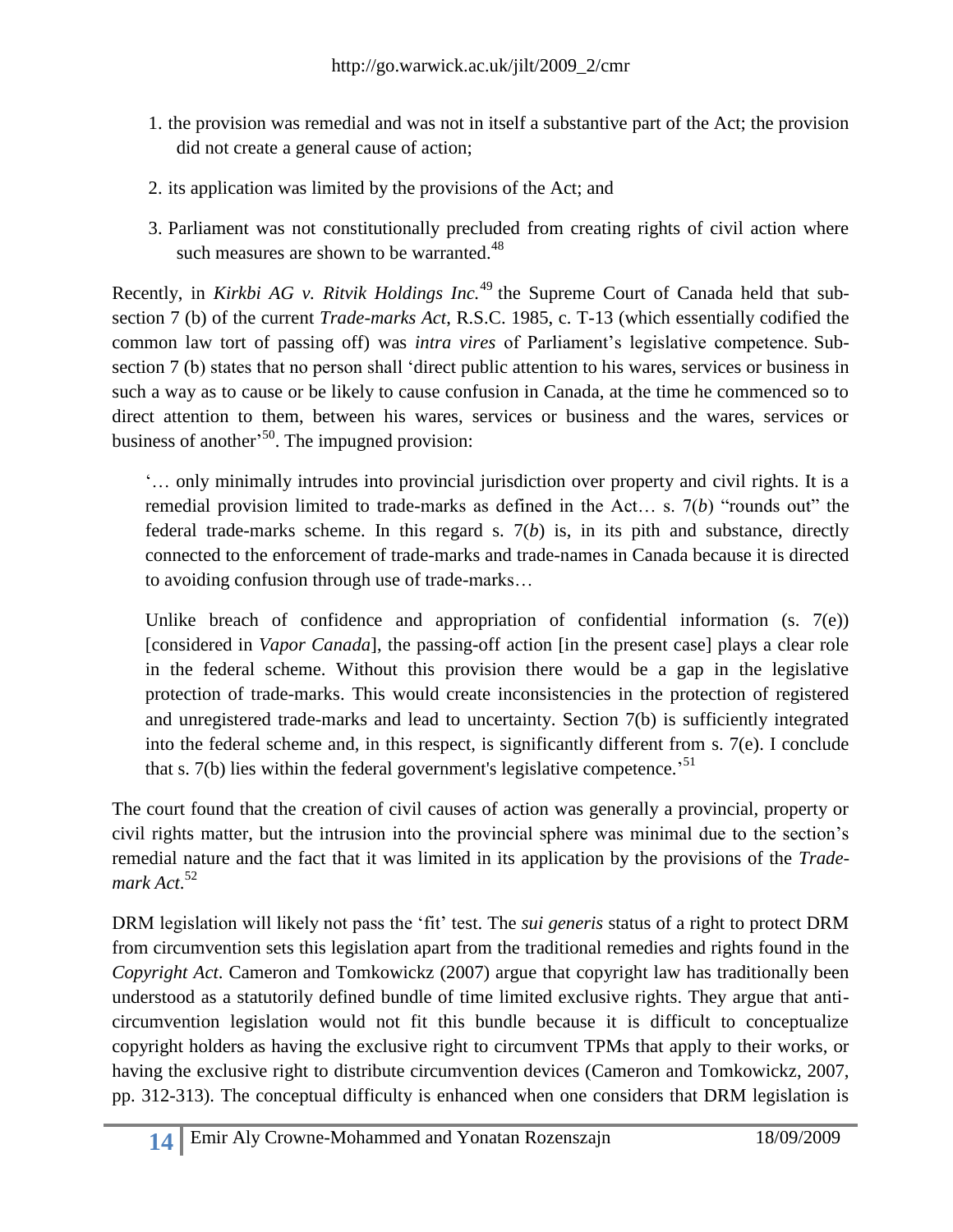principally triggered by contractual breaches, express or implied. Alternatively, if DRM legislation does not operate based on contract, it is clear that it is occupied with far more than copying. DRM legislation is concerned with the regulation of personal property to prevent or achieve certain aims, some of which may correspond with the *Copyright Act's* objectives, while others may not.

Unlike *General Motors* or *Kirkbi*, the DRM provisions are not limited by the rest of the *Copyright Act*. It is essential that fair dealing provisions apply to DRM provisions. Anything less ignores the clear guidance of the Chief Justice of the Supreme Court of Canada in *CCH Canadian Ltd. v. Law Society of Upper Canada* at paragraph 48:,

‗… the fair dealing exception is perhaps more properly understood as an integral part of the *Copyright Act* than simply a defence. Any act falling within the fair dealing exception will not be an infringement of copyright. The fair dealing exception, like other exceptions in the *Copyright Act*, is a user's right. In order to maintain the proper balance between the rights of a copyright owner and users' interests, it must not be interpreted restrictively. As Professor Vaver... has explained, at p. 171 [in *Copyright Law*. Toronto: Irwin Law, 2000]: "User rights are not just loopholes. Both owner rights and user rights should therefore be given the fair and balanced reading that befits remedial legislation"<sup>53</sup>

Although Bill C-61's DRM provisions contain a few narrowly defined exceptions (like national security, computer interoperability, computer security, encryption research and persons with perceptual disabilities) none are as all-encompassing, flexible, or have as rich of a jurisprudential history as the fair dealing provisions of the *Copyright Act*. Fair dealing provisions are part of a legislative scheme that protects the rights of users, and ensures that the public interest is fairly served through the grant of copyrights. In the words of the Chief Justice at paragraphs 48 and 49 in *CCH*, the fair dealing provisions are an integral part of the *Copyright Act* – therefore, the DRM provisions (by definition) are not sufficiently ‗integrated' into the *Copyright Act* if the fair dealing provisions do not apply to them. Again, it could be said that the fair dealing provisions of the *Copyright Act* do not apply to the moral rights provisions (Mohammed, 2009, p. 4). However, unlike DRM provisions, all moral rights rely upon a copyrighted work to derive their existence. There is no moral right that exists *completely* independently of a copyrighted work. Whereas there are many aspects of DRM that apply and exist independently of the copyrightability of any given work.

## **4. Conclusion**

Given the history and evolution of Bill C-60 and Bill C-61, it is almost certain that future DRM legislation will be comparably drafted. Given the analysis outlined in this paper regarding Bill C-61, and de Beer's (2005) earlier analysis of Bill C-60, there is undoubtedly a constitutional challenge that can be mounted against DRM legislation. DRM legislation is nothing more than the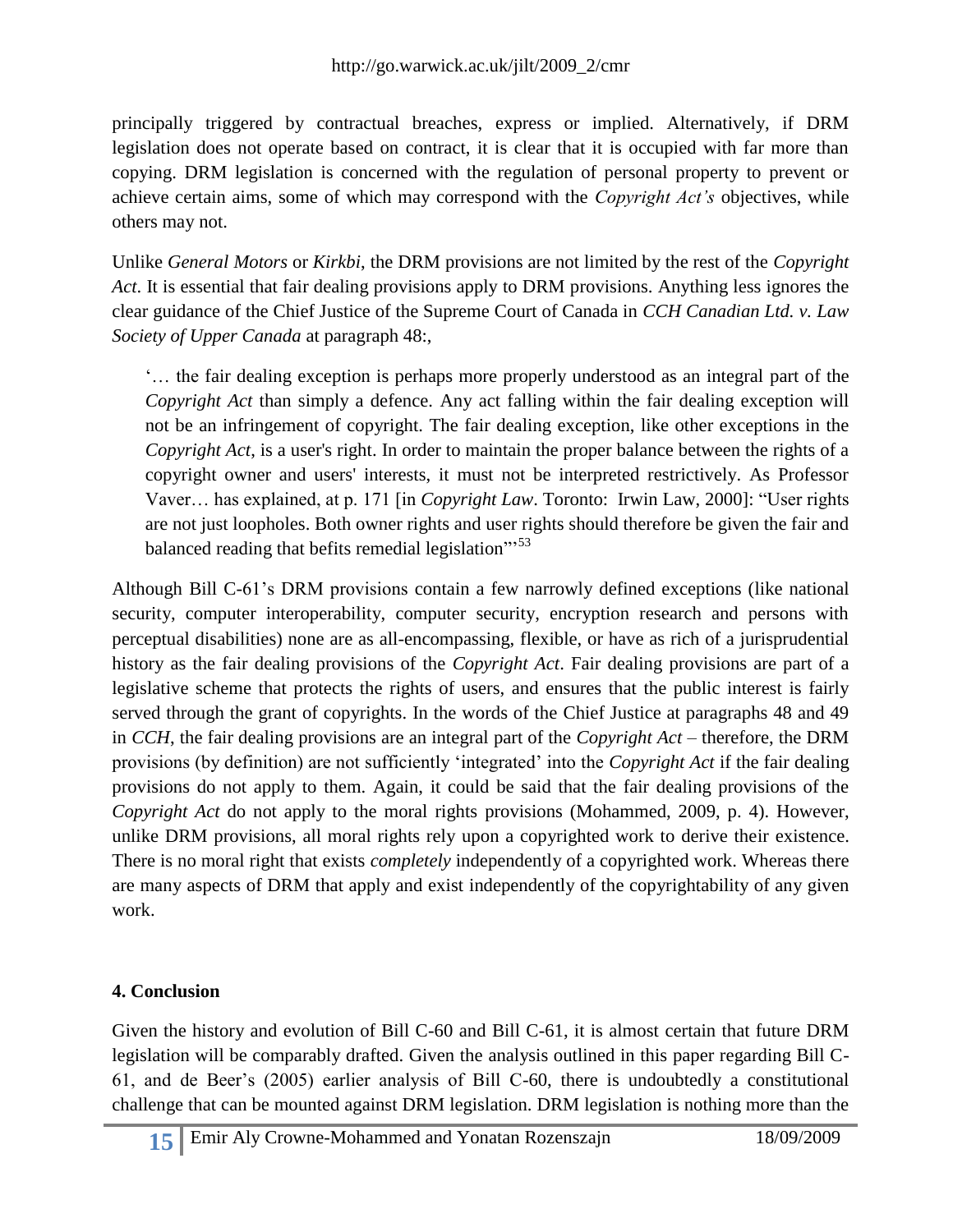statutory codification of contractual rights and remedies, in the guise of copyright law. A scheme which simply does not work in Canada due to the division of powers between Federal and Provincial Governments unless the fair dealing provisions of the *Copyright Act* (and the overall scheme of the Act) are taken into account by the drafters of future legislation.

Given Canada's constitutional division of powers and the balance that Canada's *Copyright Act* is intended to provide for owners and users (uniformly emphasized in a trilogy of recent Supreme Court of Canada decisions<sup>54</sup>); it is quite unlikely that a Canadian Court would adopt the reasoning of the US District Court in *Universal v. Reimerdes*<sup>55</sup> (affirmed on appeal<sup>56</sup>) where it was held that the United States Congress was able to fundamentally alter the landscape of copyright, including eliminating the application of the defence of fair use to the anti-circumvention provisions of the DMCA.

### **5. References**

### **Books**

Cook, T and Brazell, L (2004), The Copyright Directive: UK Implementation (Bristol: Jordan Publishing).

Gill, K and Jolliffe, S (2002), Fox on Canadian Law of Trade-marks and Unfair Competition (4th ed.), (Toronto: Carswell).

Monahan, P (2006), Constitutional Law (3d ed.) (Toronto: Irwin Law).

### **Chapters in Books**

Bechtold, S (2003), 'The Present and Future of Digital Rights Management: Musings on Emerging Legal Problems', Becker, E, Buhse, W, Günnewig, D, and Rump, N (eds.), Digital Rights Management: Technological, Economic, Legal and Political Aspects (Berlin: Springer).

de Beer, J (2005), 'Constitutional Jurisdiction Over Paracopyright Laws' in Michael Geist (ed.), In the Public Interest: The Future of Canadian Copyright Law (Toronto: Irwin Law).

### **Journal Articles**

Armstrong, T (2006), 'Digital Rights Management and the Process of Fair Use', 20(1) Harvard Journal of Law & Technology.

Cameron, A and Tomkowickz, R (2007), ‗Competition Policy and Canada's New Breed of ―Copyright‖ Law', 52 McGill L.J., p. 291.

Craig, C (2006), 'Putting the Community in Communication: Dissolving the Conflict Between Freedom of Expression and Copyright', 56 Univ. of Toronto L.J., p. 75.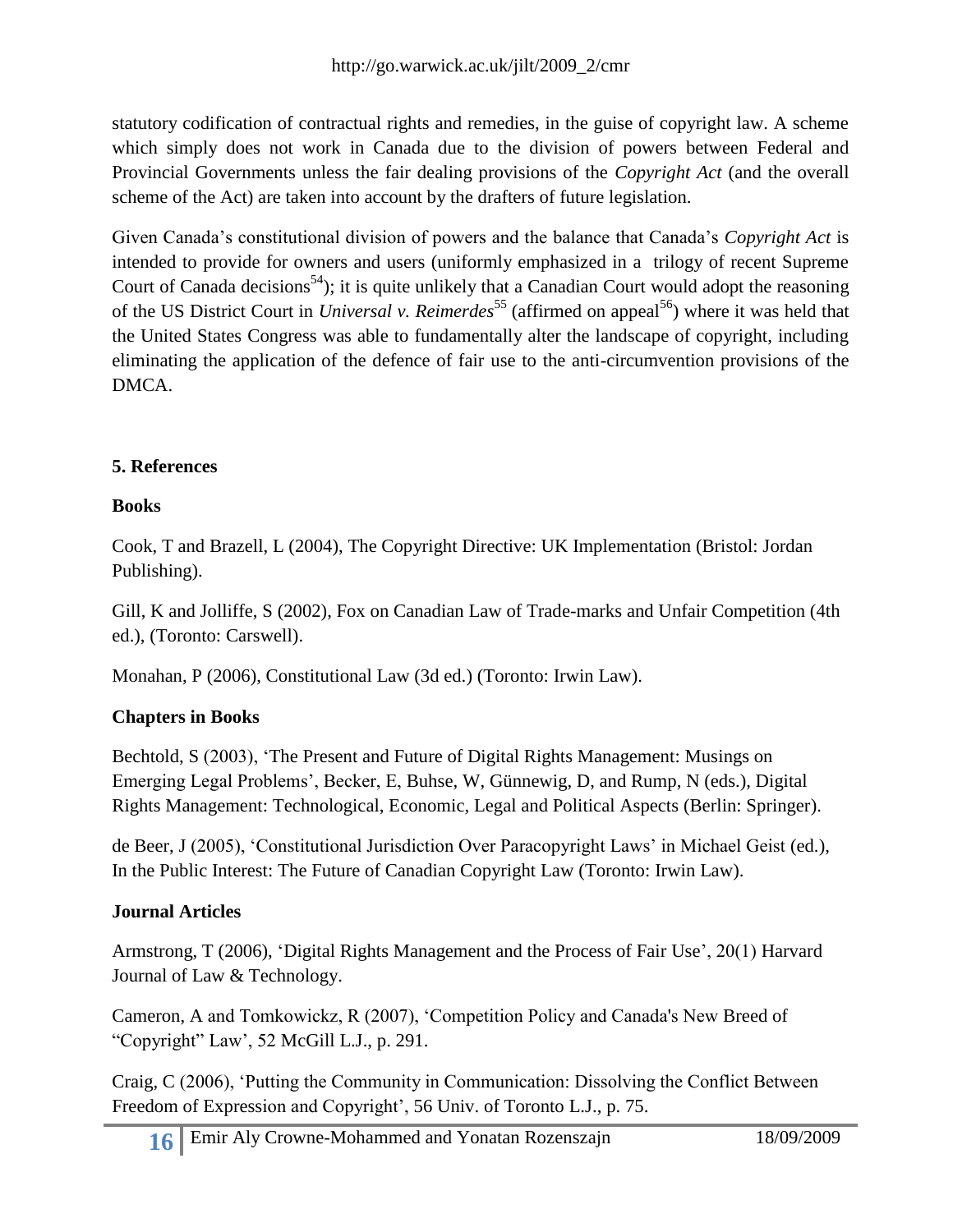Heller, J (2001), 'Digital Information, Licensing, and the Threat to Fair Use', 26(4) C.L.Libr., p. 145.

Kerr, I, et al. (2002), 'Technical Protection Measures: Tilting at Copyright's Windmill', 34 Ottawa L. Rev., p. 7,

Landau, M (2002), 'Digital Downloads, Access Codes, and US Copyright Law', (2002) Int'l. Rev. L. Comp. & Tech., p. 149.

Mohammed, E (2009), 'Parody as fair dealing in Canada: A guide for lawyers and judges',  $4(7)$ Journal of Intellectual Property Law & Practice.

### **Cases**

CCH Canadian Ltd. v. Law Society of Upper Canada, [2004] 1 S.C.R. 339.

Compo Co. v. Blue Crest Music Inc., [1980] 1 S.C.R. 357.

General Motors v. City National Leasing, [1989] 1 S.C.R. 641, [1989] S.C.J. No. 28.

Kirkbi v. Ritvik Holdings, 2005 SCC 65.

Kitkatla Band v. British Columbia (Minister of Small Business, Tourism and Culture), 2002 SCC 31, [2002] 2 S.C.R. 146.

MacDonald v. Vapor Canada, [1977] 2 S.C.R. 134.

Reference re Firearms Act (Can.), 2000 SCC 31.

Switzman v. Elbling and A.G. of Quebec, [1957] S.C.R. 285.

Théberge v. Galerie d'Art du Petit Champlain inc., 2002 SCC 34, [2002] 2 S.C.R. 336.

Universal City Studios v. Reimerdes, 111 F.Supp.2d 294 (S.D.N.Y. 2000) (affirmed on appeal, *Universal City Studios, Inc. v. Corley*, 273 F.3d 429 (2d Cir. 2001)).

#### **Statutes and Treaties**

Bill C-60, An Act to amend the Copyright Act, 1st sess. 38th Parl., 2005.

Bill C-61, An Act to Amend the Copyright Act, 2nd Sess., 39th Parl., 2008.

Copyright Act, R.S.C. 1985, c. C-42.

Constitution Act, 1867 (UK), 30 & 31 Vict., c. 3, reprinted in R.S.C. 1985, App. II, No. 5.

Digital Millennium Copyright Act, 17 U.S.C § 1201 (1998).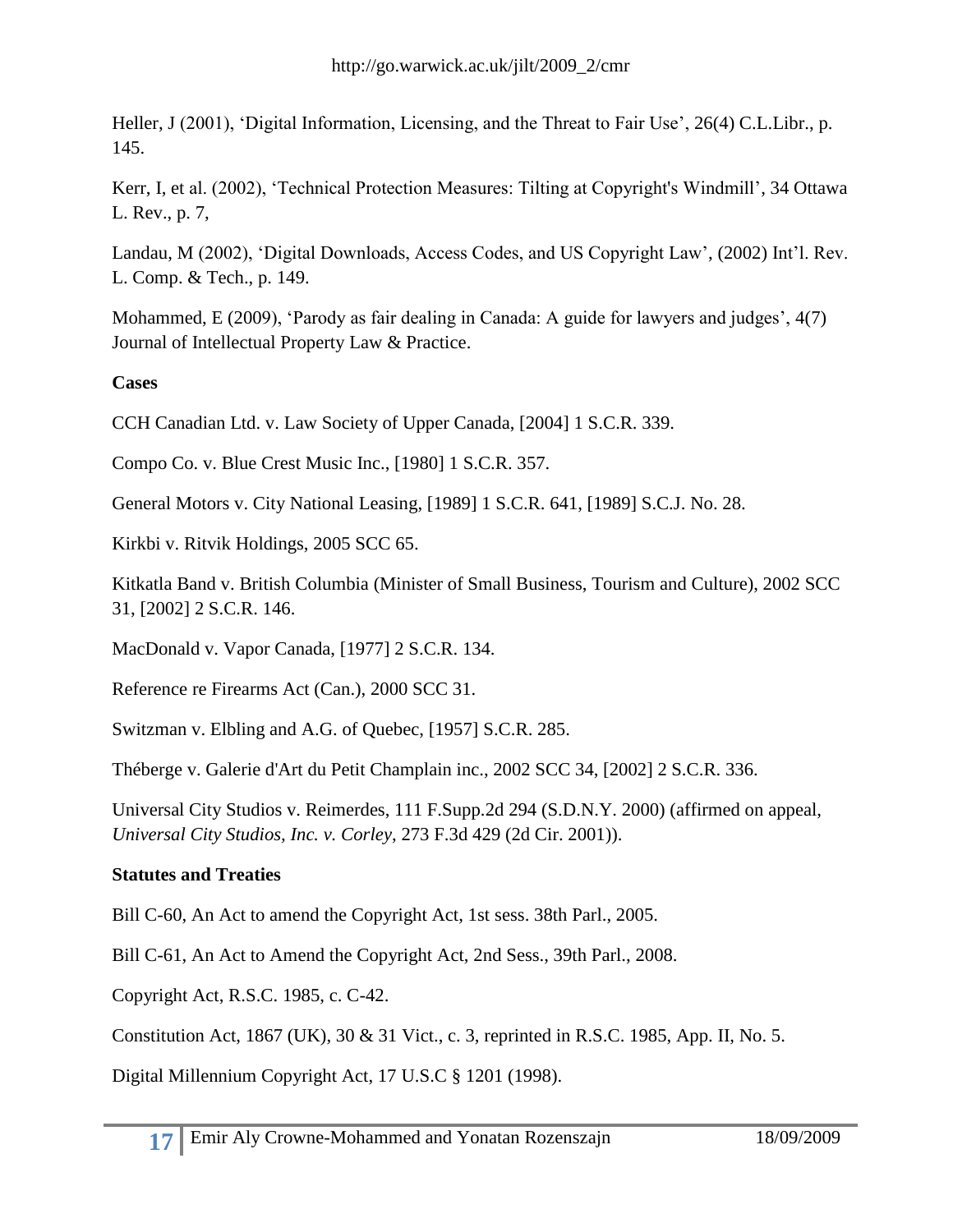European Commission, Directive 2001/29/ECof 22 May 2001 'On the Harmonization of Certain Aspects of Copyright and Related Rights in the Information Society'.

Trade Marks Act, R.S.C. 1970, c. T-10.

Trade-marks Act, R.S.C. 1985, c. T-13.

World Intellectual Property Organization Copyright Treaty, 20 December 1996, 36 I.L.M. 65, [<www.wipo.int/treaties/en/ip/wct/trtdocs\\_wo033.html>](http://www.wipo.int/treaties/en/ip/wct/trtdocs_wo033.html).

World Intellectual Property Organization Performances and Phonograms Treaty, 20 December 1996, 36 I.L.M. 76, [<www.wipo.int/treaties/en/ip/wppt/trtdocs\\_wo034.html>](http://www.wipo.int/treaties/en/ip/wppt/trtdocs_wo034.html).

#### **Reports**

Hayes, M (2000), 'Memorandum Concerning the implementation in Canada of Articles 11 and 18 of the WIPO treaties regarding the Unauthorized Circumvention of Technological Measures Used in Connection with the Exercise of a Copyright right' (Ottawa: Ogilvy Renault, 2000), Industry Canada [<http://www.ic.gc.ca/eic/site/ippd](http://www.ic.gc.ca/eic/site/ippd-dppi.nsf/vwapj/ogilvyrenault_e.pdf/$FILE/ogilvyrenault_e.pdf)[dppi.nsf/vwapj/ogilvyrenault\\_e.pdf/\\$FILE/ogilvyrenault\\_e.pdf](http://www.ic.gc.ca/eic/site/ippd-dppi.nsf/vwapj/ogilvyrenault_e.pdf/$FILE/ogilvyrenault_e.pdf) >.

Industry Canada (2008), 'Reforming the Copyright Act – Backgrounder', (Ottawa: Government of Canada,  $2008$ )  $\langle$ http://www.ic.gc.ca/eic/site/crp-prda.nsf/eng/h\_rp01151.html>.

#### **Internet Sources**

Fisher, W and McGeveran, W (2006), 'The Digital Learning Challenge: Obstacles to Educational Uses of Copyrighted Material in the Digital Age – A Foundational White Paper', August 10 2006 [<http://cyber.law.harvard.edu/sites/cyber.law.harvard.edu/files/BerkmanWhitePaper\\_08-10-](http://cyber.law.harvard.edu/sites/cyber.law.harvard.edu/files/BerkmanWhitePaper_08-10-2006.pdf)  $2006.$ pdf>.

Hagen, G (2005), ‗Circumventing Privacy: When Technological Measures Become Spyware', blog posting to blog on nymity, December 6 2005, [<http://www.p2pnet.net/story/7271>](http://www.p2pnet.net/story/7271).

McOrmond, R (2007), ‗Protecting Information Technology Property Rights', Open Source Business Resource, December 2007, [<http://www.osbr.ca/ojs/index.php/osbr/issue/view/42>](http://www.osbr.ca/ojs/index.php/osbr/issue/view/42).

Network Associates (1999), 'Introduction to Cryptography', [<http://ftp.pgpi.org/pub/pgp/6.5/docs/english/IntroToCrypto.pdf>](http://ftp.pgpi.org/pub/pgp/6.5/docs/english/IntroToCrypto.pdf).

Rosenblatt, B (2008a), ‗Adobe Releases DRM for Flash Video Downloads', March 20 2008, [<http://www.drmwatch.com/drmtech/article.php/3735626>](http://www.drmwatch.com/drmtech/article.php/3735626).

Rosenblatt, B (2008b), ‗2008, Year in Review Part I', December 24, 2008 [<http://www.drmwatch.com/drmtech/article.php/3793156>](http://www.drmwatch.com/drmtech/article.php/3793156).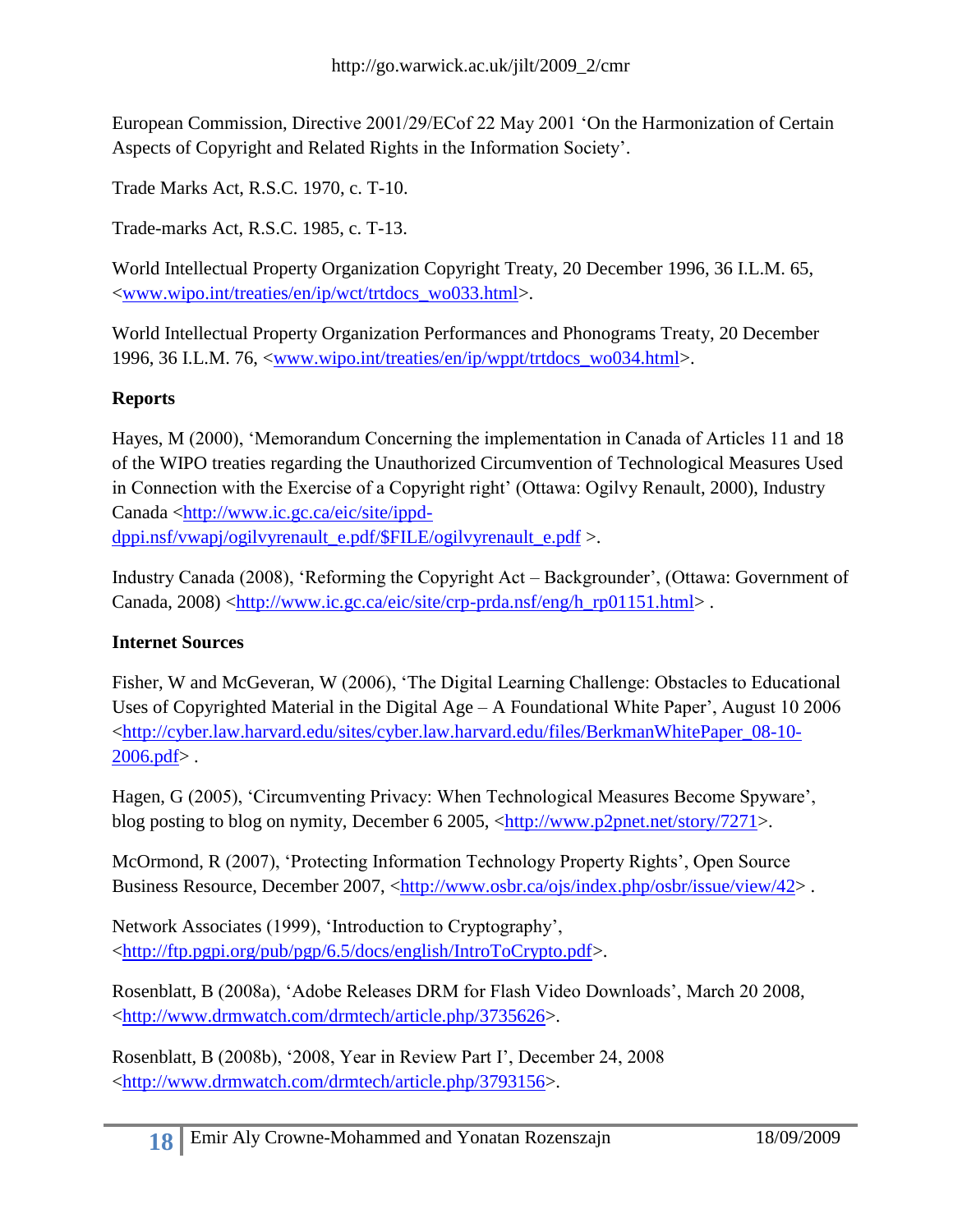Sandoval, G (2009), 'SpiralFrog DRM Music to Play 60 days, Then Vanish', CNET, March 20, 2009, [<http://news.cnet.com/8301-1023\\_3-10201355-93.html>](http://news.cnet.com/8301-1023_3-10201355-93.html) .

#### **Conference Proceeding**

Cameron, A (2004), 'Infusing Privacy Norms in DRM: Incentives and perspectives from law' in Yves Deswarte, et al. (eds.), Information Security Management, Education and Privacy, IFIP 18th World Computer Congress, TC11 19th International Information Security Workshops, August 22- 27 2004, Toulouse, France (Kluwer 2004), [<http://www.idtrail.org/files/Alex\\_Cameron-](http://www.idtrail.org/files/Alex_Cameron-Infusing_Privacy_Norms_in_DRM.pdf)Infusing Privacy Norms in DRM.pdf>.

#### **Newspaper and Magazines**

Nowak, P. (2008), ‗Copyright bill protests surge online', CBC News, June 13 2008 [<http://www.cbc.ca/technology/story/2008/06/13/tech-copyright.html>](http://www.cbc.ca/technology/story/2008/06/13/tech-copyright.html)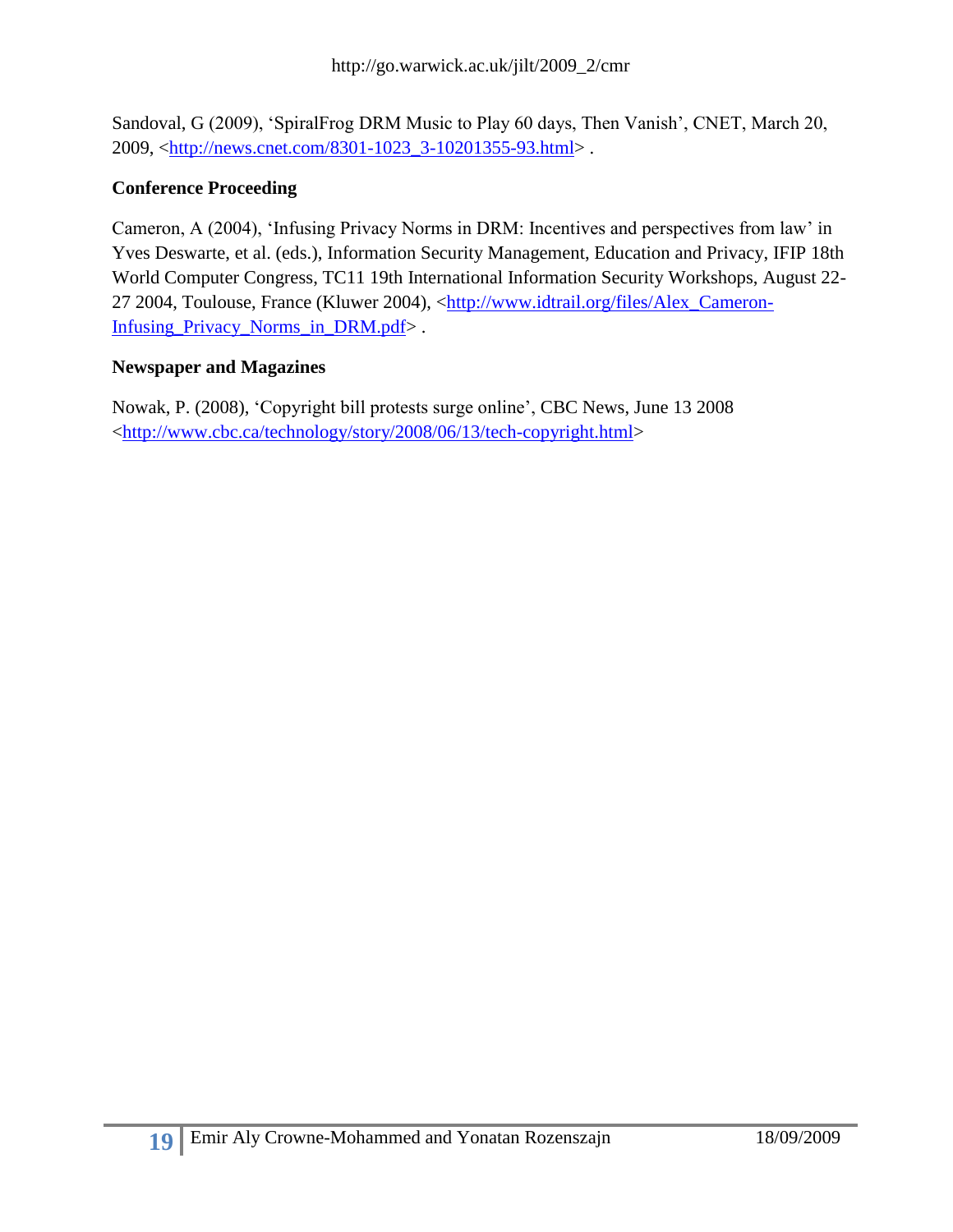#### **Notes**

 $\overline{a}$ 

<sup>1</sup> *World Intellectual Property Organization Copyright Treaty*, 20 December 1996, 36 I.L.M. 65, available at: [<www.wipo.int/treaties/en/ip/wct/trtdocs\\_wo033.html>](http://www.wipo.int/treaties/en/ip/wct/trtdocs_wo033.html). See Article 11 (Obligations concerning Technological Measures):

‗Contracting Parties shall provide adequate legal protection and effective legal remedies against the circumvention of effective technological measures that are used by authors in connection with the exercise of their rights under this Treaty or the Berne Convention and that restrict acts, in respect of their works, which are not authorized by the authors concerned or permitted by law.'

And Article 12 (Obligations concerning Rights Management Information):

‗(1) Contracting Parties shall provide adequate and effective legal remedies against any person knowingly performing any of the following acts knowing, or with respect to civil remedies having reasonable grounds to know, that it will induce, enable, facilitate or conceal an infringement of any right covered by this Treaty or the Berne Convention:

(i) to remove or alter any electronic rights management information without authority; (ii) to distribute, import for distribution, broadcast or communicate to the public, without authority, works or copies of works knowing that electronic rights management information has been removed or altered without authority.

(2) As used in this Article, "rights management information" means information which identifies the work, the author of the work, the owner of any right in the work, or information about the terms and conditions of use of the work, and any numbers or codes that represent such information, when any of these items of information is attached to a copy of a work or appears in connection with the communication of a work to the public.' (footnoting omitted)

<sup>2</sup> *World Intellectual Property Organization Performances and Phonograms Treaty*, 20 December 1996, 36 I.L.M. 76, available at: [<www.wipo.int/treaties/en/ip/wppt/trtdocs\\_wo034.html>](http://www.wipo.int/treaties/en/ip/wppt/trtdocs_wo034.html). See Article 18 (Obligations concerning Technological Measures) and Article 19 (Obligations concerning Rights Management Information) which mirror the obligations under the WCT except for the references to performances or phonograms (which, after all, is the preoccupation of the WPPT).

Bill C-60, *An Act to amend the Copyright Act*, 1<sup>st</sup> sess. 38th Parl., 2005 ['Bill C-60'].

<sup>4</sup> Bill C-61, *An Act to Amend the Copyright Act*, 2<sup>nd</sup> Sess., 39<sup>th</sup> Parl., 2008 ['Bill C-61'].

<sup>5</sup> The provision is not designed to be tautological. It was drafted to exclude persons who circumvent technological measures for legitimate purposes like research and redundancy / back-up.

<sup>6</sup> 'An owner of copyright in a work, a performer's performance fixed in a sound recording or a sound recording and a holder of moral rights in respect of a work or such a performer's performance are, subject to this Act, entitled to all remedies by way of injunction, damages, accounts, delivery up and otherwise that are or may be conferred by law for the infringement of a right against a person who, without the consent of the copyright owner or moral rights holder, circumvents, removes or in any way renders ineffective a technological measure protecting any material form of the work, the performer's performance or the sound recording for the purpose of an act that is an infringement of the copyright in it or the moral rights in respect of it or for the purpose of making a copy referred to in subsection 80(1).'

 $^7$   $\cdot$  An owner of copyright or a holder of moral rights referred to in subsection (1) has the same remedies against a person who offers or provides a service to circumvent, remove or render ineffective a technological measure protecting a material form of the work, the performer's performance or the sound recording and knows or ought to know that providing the service will result in an infringement of the copyright or moral rights.' <sup>8</sup> No person shall

 $(a)$  circumvent a technological measure within the meaning of paragraph  $(a)$  of the definition 'technological measure' in section 41;

(b) offer services to the public or provide services if

(i) the services are offered or provided primarily for the purposes of circumventing a technological measure,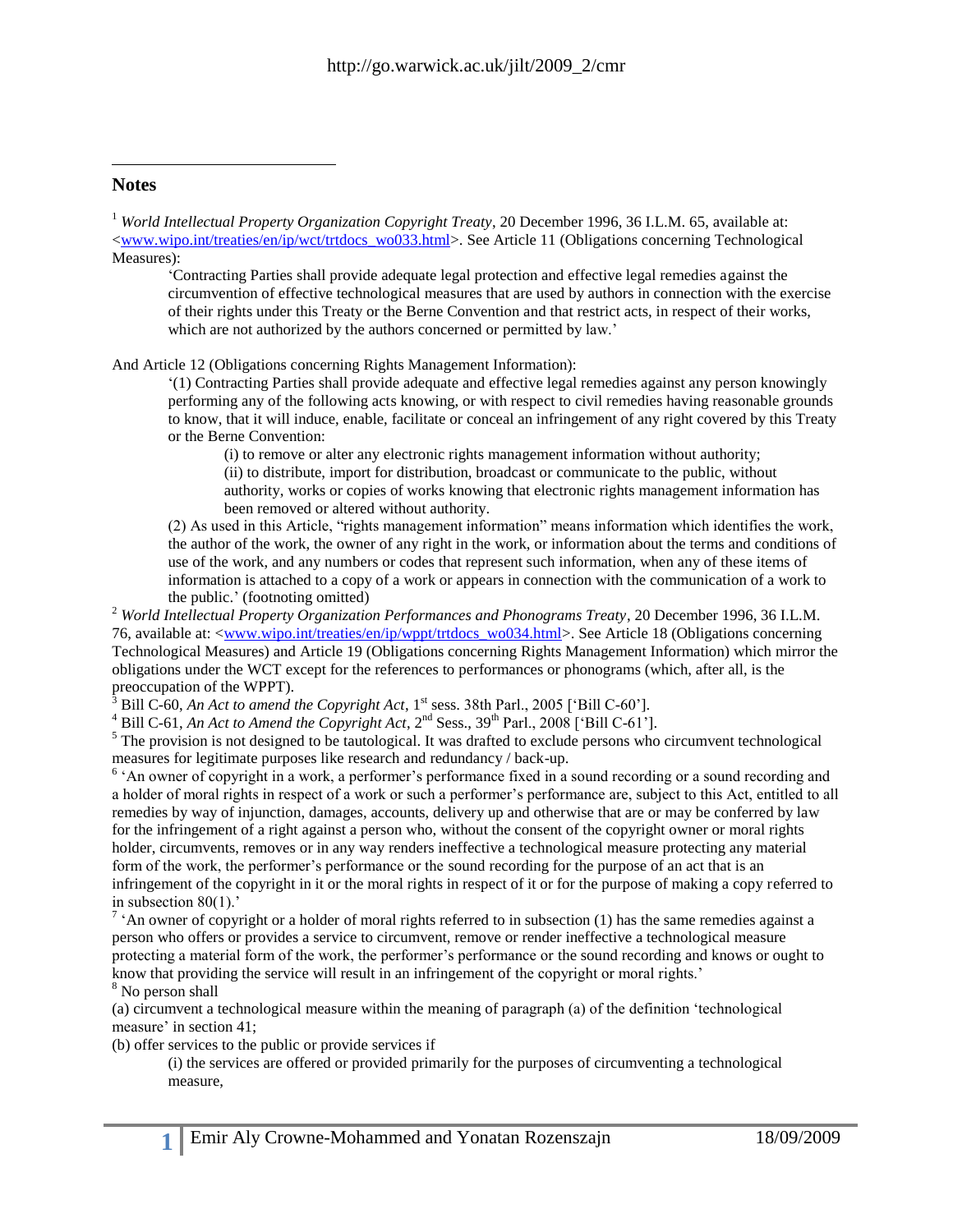(ii) the uses or purposes of those services are not commercially significant other than when they are offered or provided for the purposes of circumventing a technological measure, or

(iii) the person markets those services as being for the purposes of circumventing a technological measure or acts in concert with another person in order to market those services as being for those purposes; or

(c) manufacture, import, provide — including by selling or renting — offer for sale or rental or distribute any technology, device or component if

(i) the technology, device or component is designed or produced primarily for the purposes of circumventing a technological measure,

(ii) the uses or purposes of the technology, device or component are not commercially significant other than when it is used for the purposes of circumventing a techno- logical measure, or

(iii) the person markets the technology, device or component as being for the purposes of circumventing a technological measure or acts in concert with another person in order to market the technology, device or component as being for those purposes.'

<sup>9</sup> 17 U.S.C § 1201 (1998).

 $\overline{a}$ 

<sup>10</sup> Government of Canada, *Speech from the Throne*, November 19 2008, available online at <http://www.sftddt.gc.ca/eng/media.asp?id=1364>.

 $11$  The full text of the Preamble is set out below:

‗Whereas the Copyright Act is an important marketplace framework law and cultural policy instrument that, through clear, predictable and fair rules, supports creativity and innovation and affects many sectors of the knowledge economy;

Whereas advancements in and convergence of the information and communications technologies that link communities around the world present opportunities and challenges that are global in scope for the creation and use of copyright works or other subject-matter;

Whereas in the current digital era copyright protection is enhanced when countries adopt coordinated approaches, based on internationally recognized norms;

Whereas such norms are reflected in the World Intellectual Property Organization Copyright Treaty and the World Intellectual Property Organization Performances and Phonograms Treaty, adopted in Geneva in 1996;

Whereas such norms are not wholly reflected in the *Copyright Act*;

Whereas the exclusive rights in the *Copyright Act* provide rights holders with recognition, remuneration and the ability to assert their rights, and some limitations on these rights exist to further enhance users' access to copyright works or other subject-matter;

Whereas the Government of Canada is committed to enhancing the protection of copyright works or other subjectmatter, including through the recognition of technological measures, in a manner that promotes culture and innovation, competition and investment in the Canadian economy;

And whereas Canada's ability to participate in a knowledge economy driven by innovation and network connectivity is fostered by encouraging the use of digital technologies for research and education'.

 $12$  *Supra*. at fns.1 and 2.

<sup>13</sup> Preamble to Bill C-61 (emphasis added).

<sup>14</sup> In the *Reference re Firearms Act (Can.)*, 2000 SCC 31 [*Careffrence*'], the Supreme Court of Canada reviewed the Minister of Justice's second-reading speech in the House of Commons, as an aid to determining the object of the impugned firearms legislation.

<sup>15</sup> Interview of Jim Prentice (12 June 2008) on CBC news world, Ottawa, CBC News World, online: [<http://www.youtube.com/watch?v=nbcqRLV7tGg&feature=related>](http://www.youtube.com/watch?v=nbcqRLV7tGg&feature=related).

<sup>16</sup> *Firearms Reference* at para. 21.

<sup>17</sup> *Firearms Reference* at para. 24.

<sup>18</sup> Which enumerate the traditional rights of copyright holders.

<sup>19</sup> Bill C-60, s. 34.02.

 $20$  Bill C-61, s. 41 (emphasis added).